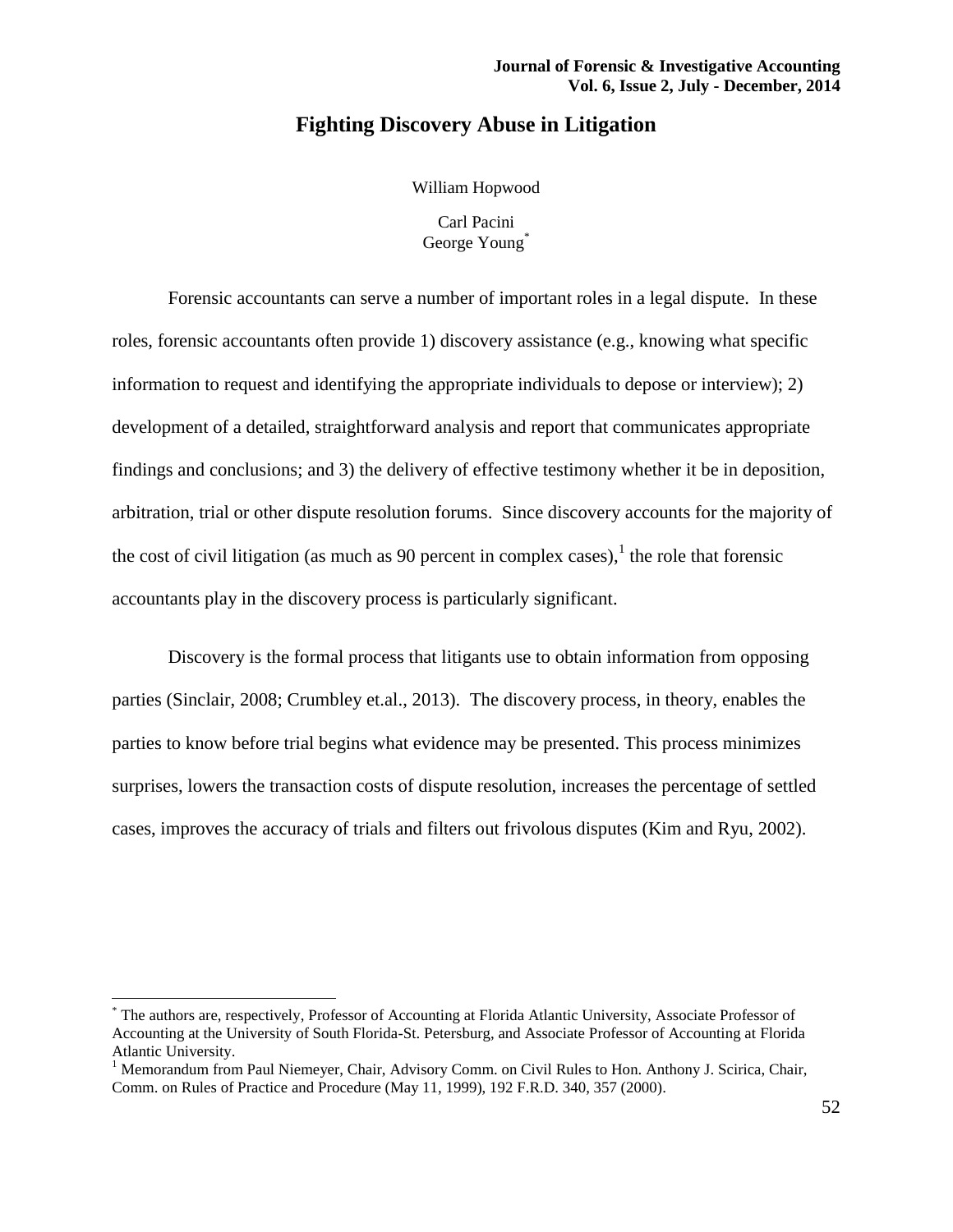How the course of discovery proceeds, in practice, is a decision made by the parties to the lawsuit.<sup>2</sup>

Over the years, discovery has been transformed from a tool to gather facts into a tactical weapon. For many attorneys, discovery evolved into the ultimate adversarial proceeding referred to by the legal community as "discovery abuse" (Flegal, 1982). The practice of discovery abuse manifests itself in two major ways: 1) excessive or improper use of discovery devices to harass, cause delay, or wear down an adversary by increased costs (Easterbrook, 1989; Epstein, 2007); and 2) "stonewalling" or opposing otherwise proper discovery requests for the purpose of frustrating the other party (Hare *et al*., 1995). As a result, abusive tactics increase the costs of litigation, contribute to the general dissatisfaction with the justice system, engender the criticism that judicial resources are misused and encourage unjust settlements (Flegal, 1982; Rennie, 2011).

Abusive tactics are fostered by the justice system itself. First, attorneys know that lawyers are given multiple opportunities to comply with discovery requests before judicial enforcement of discovery obligations is imposed by the court (Lee and Willging, 2010; Mehr, 2012). Second, the generally accepted law firm economic model provides an incentive to increase the costs of discovery as lawyers may use it as a way to increase the number of hours they bill to clients (Lee and Willging, 2010; Mehr, 2012). Since our legal system simply cannot remove discovery from the process, forensic accountants, lawyers, and judges must use tools at their disposal to enforce compliance with the rules, consistent with the spirit of discovery.

<sup>&</sup>lt;sup>2</sup> See Fed. R. Civ. P. 26(f) (describing the mandatory conference opposing parties must have to decide the time table of discovery as well as the general issues that will be pursued).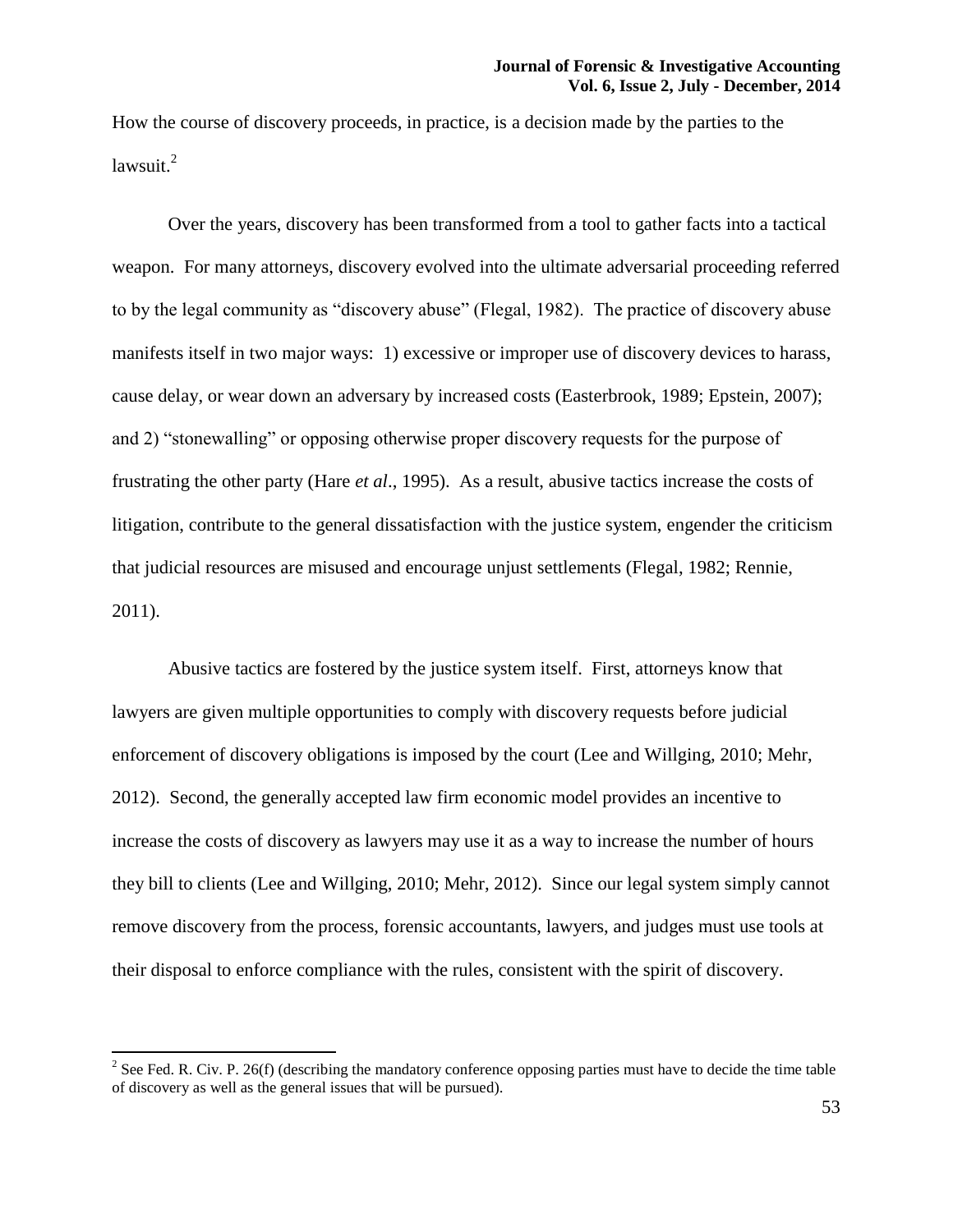The purpose of this article is to show how litigation support tools can be combined with standard discovery techniques to obtain critical evidence from an opposing party bent on discovery abuse. An enhanced understanding of these issues will place forensic accountants in a better position to assist attorneys in litigation. Moreover, the use of various litigation support tools will improve attorneys' chances of securing valuable evidence that they otherwise would not obtain.

We first discuss discovery devices and various methods that have been used to abuse the discovery process. We then offer a collaborative or team approach and provide tactics to fight discovery abuse.

## **What is Discovery?**

The process of discovery begins with an initial meeting of the parties to the lawsuit (hereinafter referred to as "parties") during which they are required to make or arrange for mandatory disclosures and develop a proposed discovery plan. The timing for discovery should be established. The judge uses the plan to implement the timeline so that discovery is completed by the agreed-upon date.<sup>3</sup> After the initial meeting, mandatory initial disclosures occur and must be made "based upon the information then reasonably available  $\ldots$ " A litigant is not excused from making disclosures "because it has not yet fully investigated the case or because it challenges the sufficiency of another party's disclosures or because another party has not made its disclosures."<sup>5</sup>

<sup>&</sup>lt;sup>3</sup> Fed. R. Civ. P. 26(f).<br><sup>4</sup> Fed. R. Civ. P. 26(a)(1)(E).<br><sup>5</sup> Fed. R. Civ. P. 26(a)(1)(E).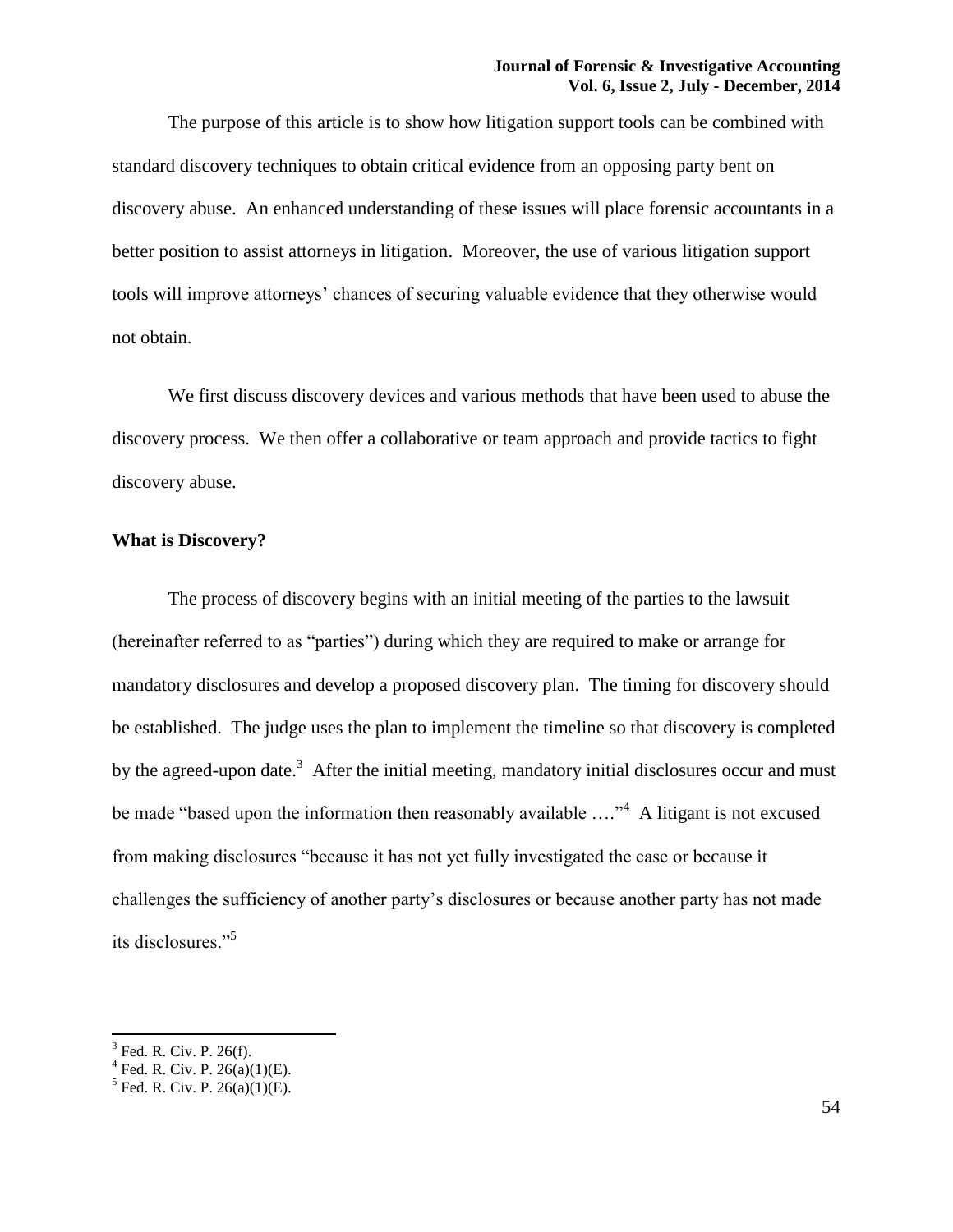The Federal Rules of Civil Procedure allow a litigant to pursue information from the other party by, for example, depositions, interrogatories, document production requests, requests for physical or mental examination, and requests for admission. Litigants must even provide their opponents with information that may not be admissible at trial if the information could reasonably lead to the discovery of admissible evidence.<sup>6</sup>

Depositions require the opposing party or third-party witness to be placed under oath before trial and answer questions posed by attorneys from both sides of the case. Anyone who may have knowledge or expertise pertinent to the case may be deposed, including expert witnesses such as forensic accountants. The Federal Rules of Civil Procedure allow each party up to ten depositions. No limit exists on the number of questions that may be asked, but there is a time limit of seven hours (per day). The three main reasons to take depositions are: 1) to lock witnesses into their testimony; 2) to become aware of information possessed by the other side; and 3) to ascertain how a witness will appear and conduct himself or herself before a judge or jury.

Interrogatories are a set of written questions directed to the other party to the lawsuit. The other party must submit written answers. Interrogatories may only be directed to a party in the case. Questions can either be broad ("What happened on April 19, 2013?") or very specific ("Is it your stance that the defendant did not prepare his own tax return?") Each party is permitted to serve 25 interrogatories upon another party but must secure leave of court, i.e.,

<sup>&</sup>lt;sup>6</sup> Some information is protected from discovery. Reasons why information may be undiscoverable include some legal privilege (e.g., attorney-client privilege)(Fed. R. Civ. P. 26(b)(1)), the work product rule (trial preparation materials)(Fed. R. Civ. P. 26(b)(3)), non-testifying experts (Fed. R. Civ. P. 26(b)(4)(D)), and court-imposed limits for good cause (Fed. R. Civ. P.  $26(b)(2)$  and  $26(c)$ ).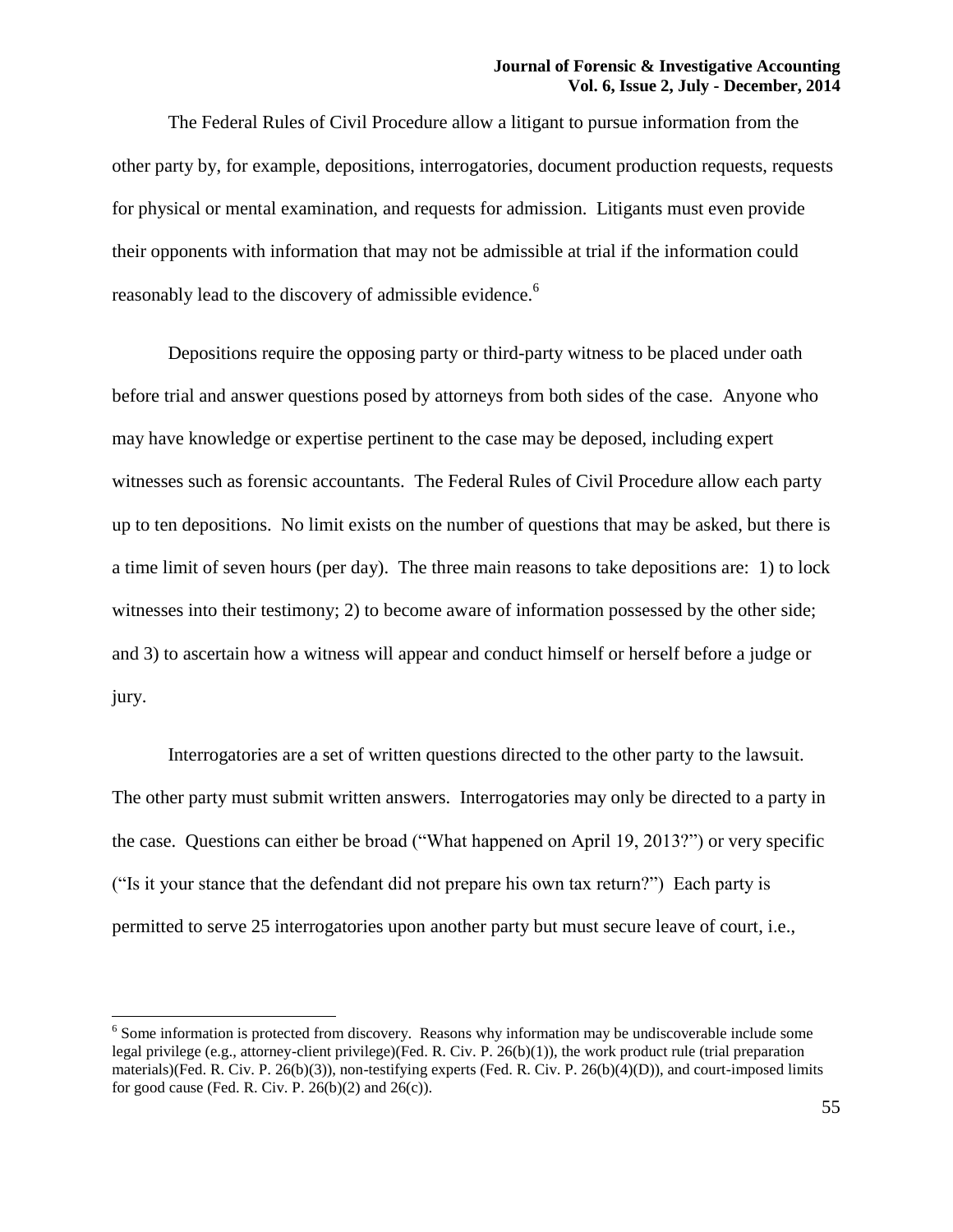permission by the court, or consent of the other party to serve a larger number.<sup>7</sup> Sometimes responses to interrogatories are verified by inclusion in an affidavit.

The Federal Rules of Civil Procedure provide that when interrogatories seek disclosure of information in corporate records, the party upon whom the request is served can designate the records that contain the answers. Objections to questions in interrogatories can be raised, and a party need not answer until a court determines their validity.

A request for the production of documents is a request made to a party in a lawsuit to turn over copies of any evidence in the form of paper documents, electronically stored information (ESI), or other items. A request for the production of documents usually contains separatelynumbered requests. The request specifies a certain class or type of document, but often is broadly worded to cover as many documents as possible. Examples include copies of bank statements, insurance policies, or other financial or business documents related to the case. A request "must describe with reasonable particularity each item ... to be inspected."<sup>8</sup> The request also must "specify a reasonable time, place, and manner for the inspection."<sup>9</sup> Requests for the production of documents are governed by Federal Rule of Civil Procedure 34.

A request for admissions is a list of questions, each of which is stated as a declaration which the responding party must admit, deny, or state the reason he or she cannot admit or deny. Instead of responding to each question, a responding party also may object to the request for admission itself. Requests are limited to facts, the application of law to facts, opinions about either the facts or the application of law to the facts, and the genuineness of any described

<sup>7</sup> Fed. R. Civ. P. 33.

<sup>&</sup>lt;sup>8</sup> Fed. R. Civ. P. 34(b)(1)(A).<br><sup>9</sup> Fed. R. Civ. P. 34(b)(1)(B).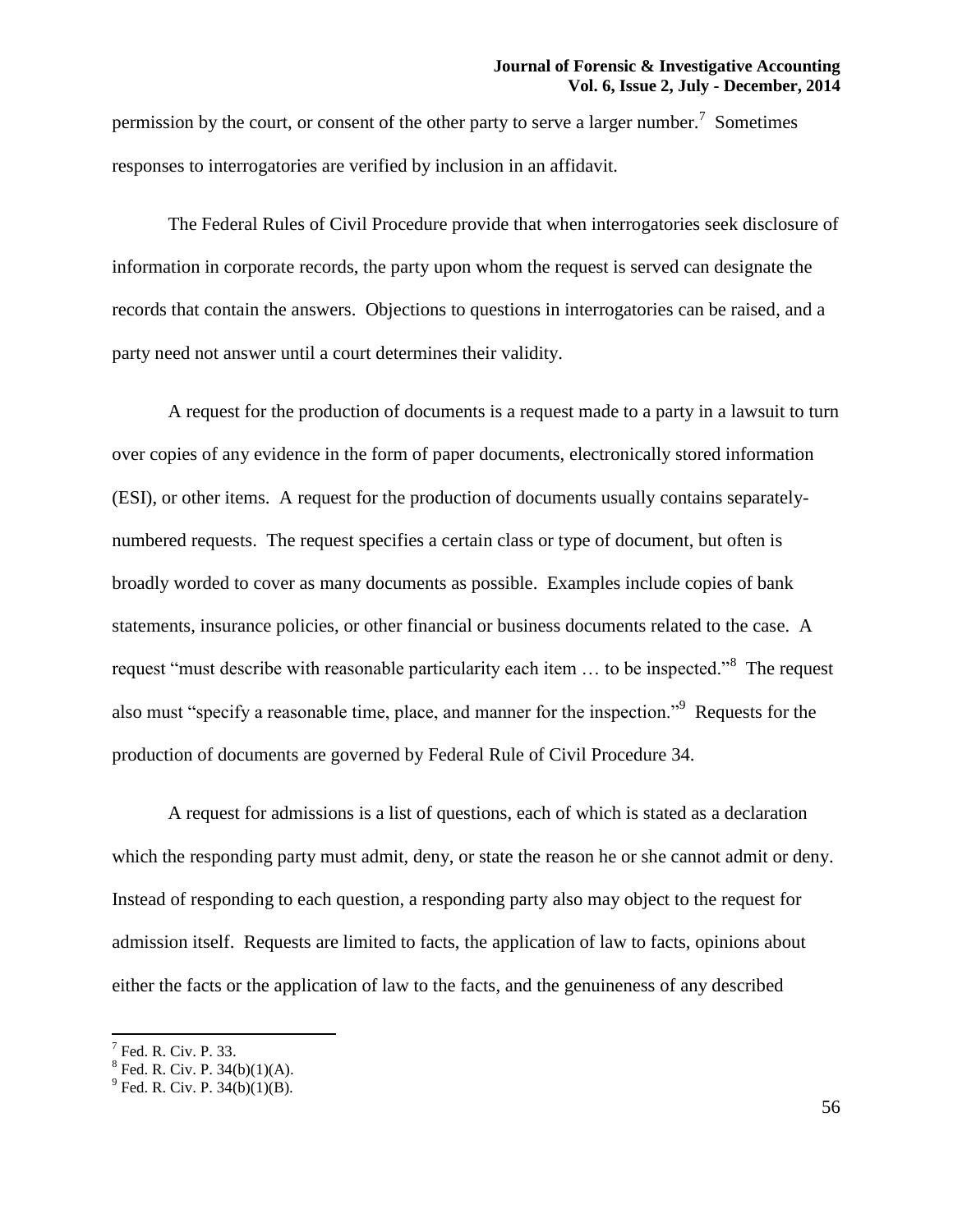documents.<sup>10</sup> No limit exists on the number of requests for admission except for limits contained in local court rules.

# **Discovery Abuse**

One persistent criticism of the Federal Rules of Civil Procedure is that discovery provisions do not quell the abusive discovery practices of litigants. Discovery abuse or predatory discovery<sup>11</sup> can take various forms. The first is excessive discovery such as the use by the requesting party of an avalanche of interrogatories, deposition notices, and document requests. The responding party may try to bury opponents with thousands of pages of documents.<sup>12</sup> These practices are to harass, cause delay, or wear down the adversary by forcing it to incur costs (Rennie, 2011). The second category is stonewalling or opposing proper discovery requests to frustrate the other party. A significant number of litigants refuse to comply with discovery requests or court orders or only partially comply with discovery requests or court orders.<sup>13</sup> A third type of predatory discovery is obnoxious behavior by attorneys. We discuss the various categories of discovery abuse in the context of interrogatories, depositions, and document requests.

l

 $10$  Fed. R. Civ. P. 36(a)(1).

<sup>&</sup>lt;sup>11</sup> This term originates from *Marrese v. Amer. Academy of Orthopedic Surgeons*, 726 F. 2d 1150, 1162 (7<sup>th</sup> Cir. 1984). Predatory discovery is "sought not to gather evidence that will help the party seeking discovery to prevail on the merits of his case but to coerce his opposition to settle regardless of the merits ….".

<sup>&</sup>lt;sup>12</sup> Defendants can exploit the broad relevance standard under Federal Rule of Civil Procedure 26(b) by inundating plaintiffs with information. This exploitation is particularly likely to be acute in situations in which plaintiffs need discovery the most because they do not know enough about the defendant's internal workings or documents to draft narrower requests. Many plaintiffs may simply buckle under the sheer volume of information and the costs of sifting through it (Glover, 2012).

<sup>&</sup>lt;sup>13</sup> Some of the more egregious federal cases in which a party failed to comply with a court order compelling discovery include: *Wanderer v. Johnston*, 910 F. 2d 652 (9<sup>th</sup> Cir. 1990) (defendants refused to produce documents even though nine court orders had been issued to do so-the Ninth Circuit Court of Appeals affirmed entry of a default judgment of \$25 million in plaintiffs' favor) and *John B. Hull, Inc. v. Waterbury Petroleum Prod.,* 845 F. 2d 1172, 1177 (2d Cir. 1988) (upholding sanction of dismissal of third-party plaintiff's complaint and award of attorney's fees and costs where the third party disregarded court orders).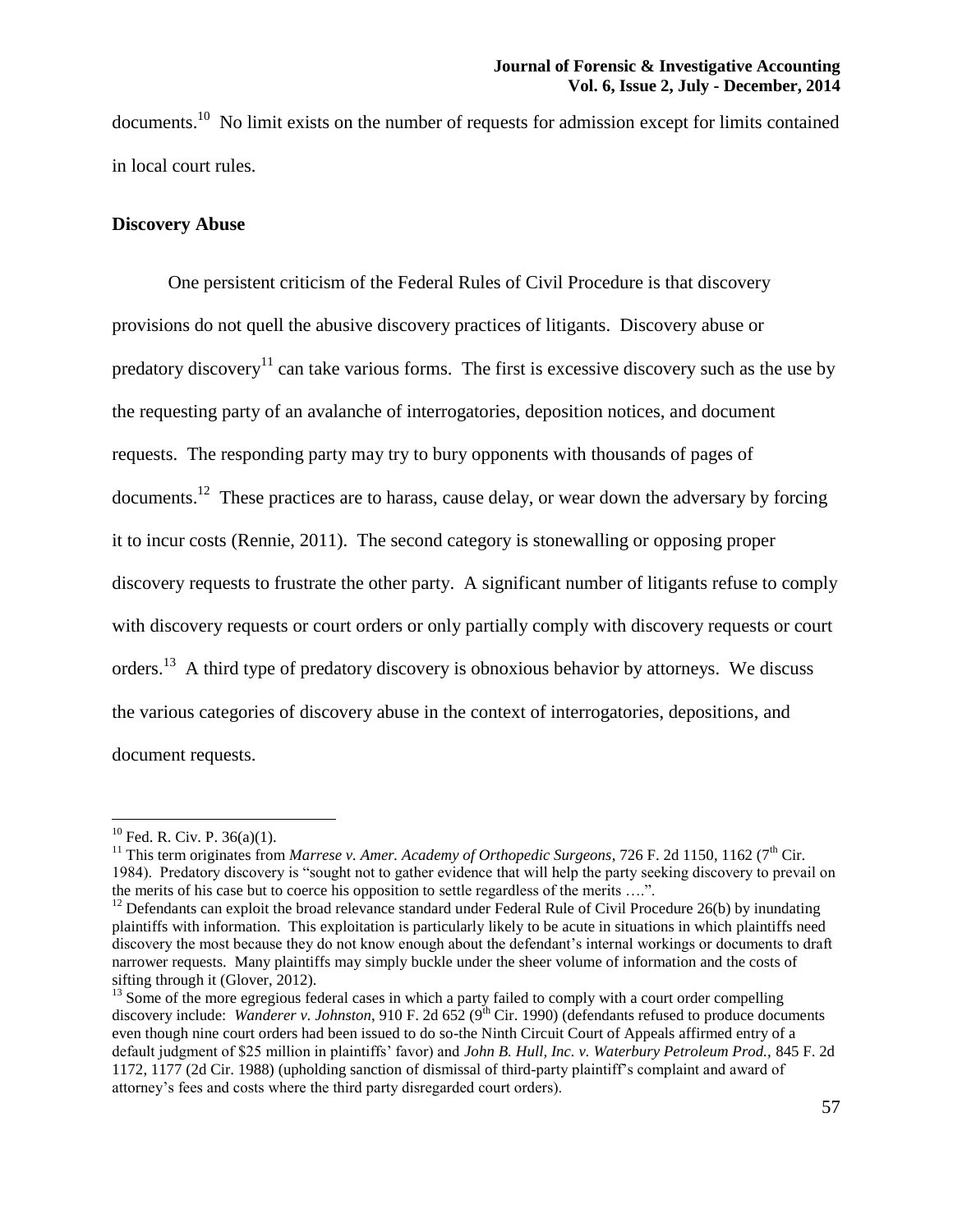# *Interrogatories*

 $\overline{a}$ 

Interrogatories represent a comparatively inexpensive and efficient means of obtaining information. Interrogatory practice requires litigants to conduct research and investigate specific matters; as such, interrogatories can yield more thorough and relevant information. Despite these advantages, predatory discovery through interrogatories may undermine proper litigation practice.

Interrogatories are the most abused discovery device. Attorneys ask questions drawn from a stock reserve and those questions return only objections, vague answers, and little information (Luria and Clubby, 2005). The problem with interrogatories is that lawyers believe, and the system reinforces, that the exchange and answer of interrogatories is a game (Luria and Clubby, 2005).

Some attorneys have exploited judicial conflict concerning Rule 33(a) which states that "any party may serve upon any other party written interrogatories, not exceeding 25 in number ...." Some courts and legal commentators have interpreted Rule 33(a) to apply to each and every party of a civil action.<sup>14</sup> Hence, if A, B, and C filed a civil action against D and E, then A, B, and C can each serve D and E with 25 interrogatories (for a total of 150 interrogatories) (Yoo, 2008). The same arrangement would apply to any interrogatories filed by D and E upon A, B, and C (Yoo, 2008). Also, this broad interpretation enables parties on the same side of a dispute to file interrogatories upon one another (Yoo, 2008). Rule 33(a) defines "party" as *any* named actor in a civil action. According to Yoo (2008), the broad interpretation accorded to the word "any" has led to gross inefficiencies and has encouraged abuse.

<sup>&</sup>lt;sup>14</sup> St. Paul Fire and Marine Insurance Co. v. Birch, Stewart, Kolasch & Birch, LLP, 217 F.R.D. 288 (D. Mass. 2003); James Moore. *7 Moore's Federal Practice §33.30[1].* Mathew Bender, 3rd ed., 1997 and Supp. 2004.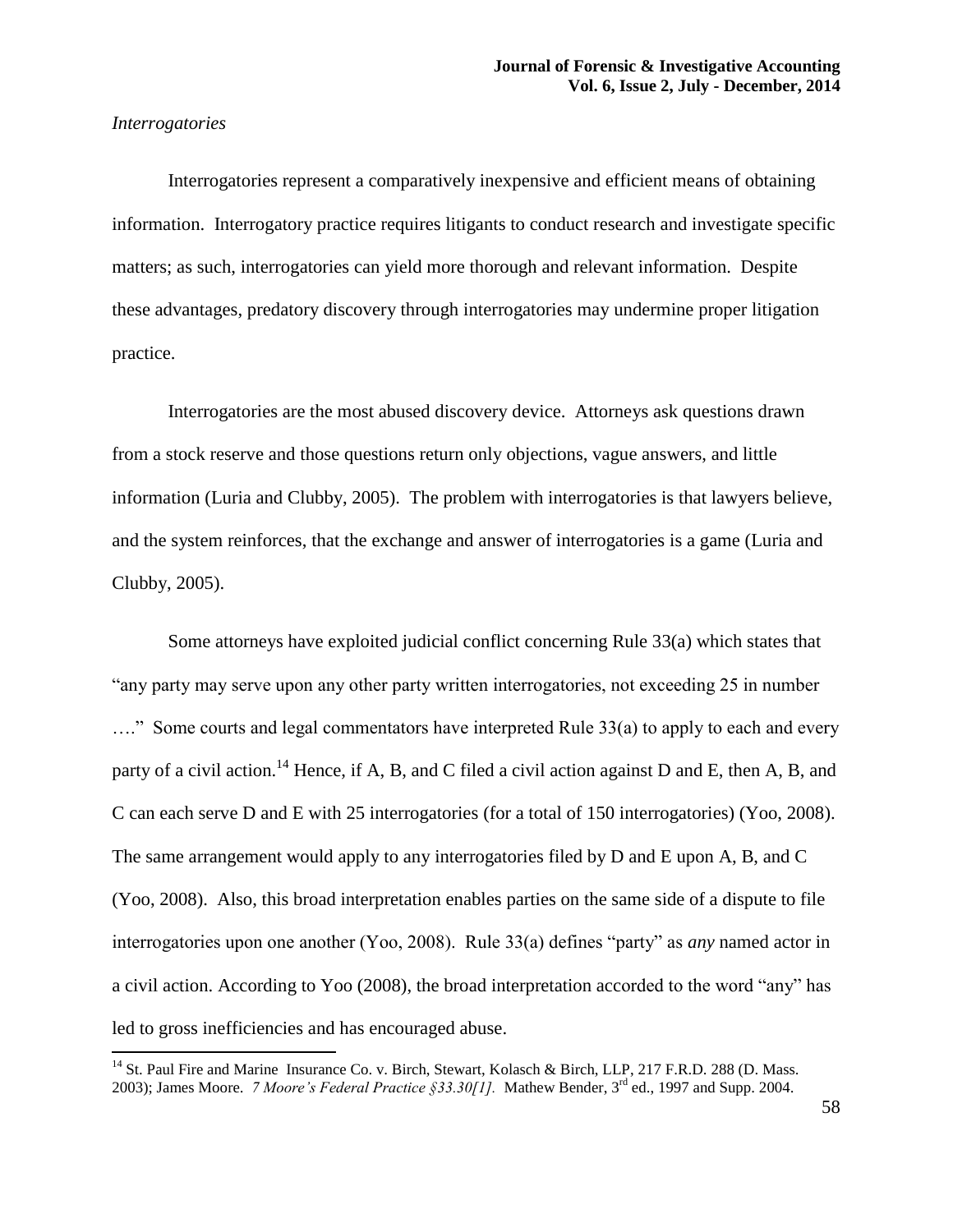An alternate interpretation of Rule 33(a) is that the word "party" may refer to an entire side of a dispute collectively rather than to the individual actors that are members of each side.<sup>15</sup> In the example above, plaintiffs A, B, and C would be able collectively to file no more than 25 interrogatories upon D and E and vice-versa (Yoo, 2008).

The choice of interpretation of Rule 33(a) has implications for predatory discovery. The broad construction permits parties to file larger numbers of interrogatories and often more than is required for adequate discovery. This practice is particularly true for "big ticket cases where the stakes motivate parties to litigate by hook or crook" (Yoo, 2008). Interrogatory abuse also can affect smaller cases where well-heeled parties can protract discovery beyond the means of less wealthy parties (Yoo, 2008).

A second technique employed by litigants is the outright refusal to answer interrogatories (or take excessive time to answer). This conduct can buy a defendant a substantial amount of time and wear down the plaintiff as the latter seeks court sanctions. In *National Hockey League v. Metropolitan Hockey Club, Inc.*,<sup>16</sup> the plaintiffs failed to answer various interrogatories submitted by the defendants, continually flouting the trial court's discovery orders and timelines. The federal district court dismissed the case with prejudice (i.e., with finality). On appeal, the U.S. Supreme Court upheld the dismissal. An example in which the plaintiffs' case was

<sup>&</sup>lt;sup>15</sup> Zito v. Leasecomm Corp., 233 F.R.D. 395, 399 (S.D.N.Y. 2006) (a civil RICO case brought by more than 200 individual plaintiffs as the result of an alleged fraudulent e-commerce leasing scheme); Charles Wright, Arthur Miller and Richard Marcus. *8A Federal Practice and Procedure §2168.1,* West 2d ed. 1994 and Supp. 2007.  $16$  427 U.S. 639 (1976).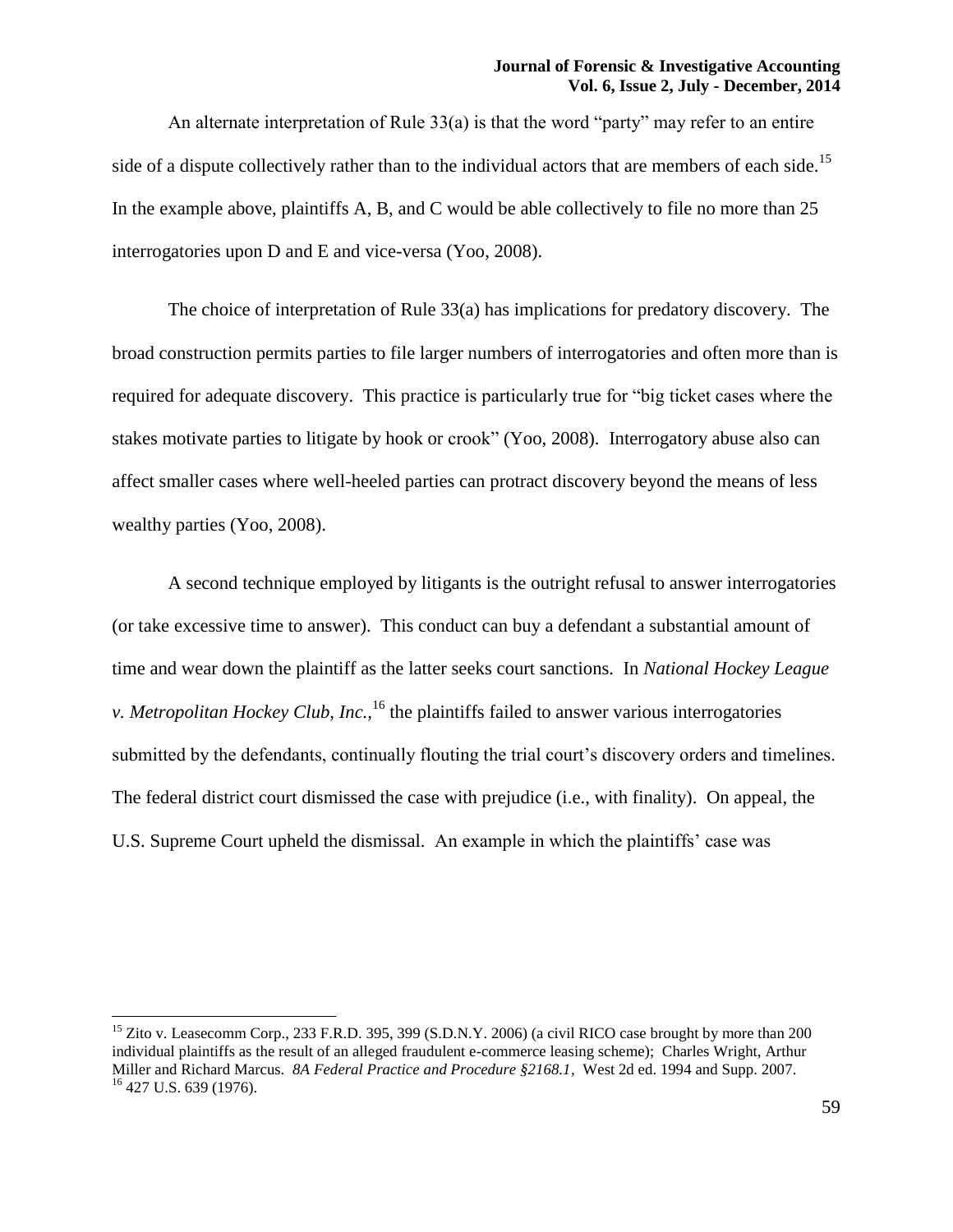dismissed for taking too long to answer interrogatories is *Govas and Yiannias v. Chalmers and Electronic, Missiles & Communications, Inc.*<sup>17</sup>

A third abuse occurs when counsel chooses to craft uninformative or inadequate responses to obscure important information. In other cases, a lawyer will intentionally fail to respond properly, objecting as often as possible. Appendix A contains a list of improper and proper objections. Some objections may be based on attorney-client privilege or the work product rule. Moreover, the attorney may not identify the facts, events, or documents to which the privilege attaches and does not provide evidence to support the privilege claim.

A fourth abuse is that the responding party makes no effort to answer the interrogatory questions as asked. A responding party answers a question that was not asked and then claims it has provided a responsive answer. This abusive technique is quite time-consuming and determining whether the response provided was meant to be evasive can be difficult for counsel. The court also may have a hard time in determining whether a response is evasive, especially cases that are industry specific or involve some type of product or service liability.

A fifth abuse centers on the fact that some consider interrogatories well-suited for discovering information about technical or statistical data (Rennie, 2011). Technical and statistical interrogatories require opposing counsel to ask the client to prepare the answer, as it is probable that the lawyer will not possess the necessary information (Luria and Clubby, 2005). A responding party may evade the interrogatory by using Rule 33(d), which allows it to avoid answering when the answer may be derived from reviewing business records. The requesting

<sup>&</sup>lt;sup>17</sup> 965 F. 2d 298 ( $7<sup>th</sup>$  Cir. 1992). In that case, the plaintiffs, Govas and Yiannias, filed a suit alleging federal securities law fraud, common law fraud, and RICO violations. After the plaintiffs refused to answer interrogatories for almost two years, defendants moved to have the case dismissed. The federal district court and appellate court upheld dismissal.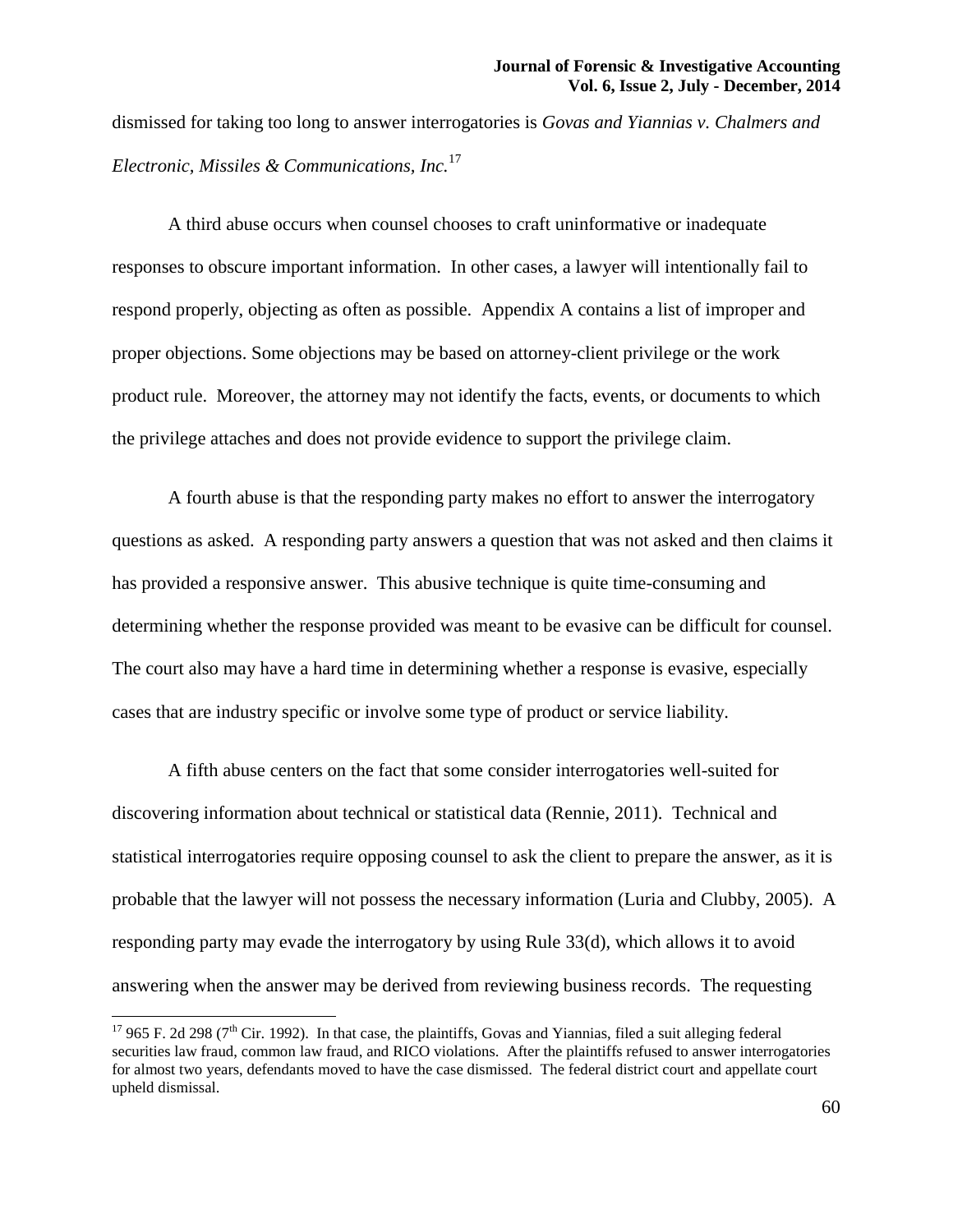party would then have to make a motion to compel a response to the interrogatory.<sup>18</sup> If the burden of summarizing the records is the same for both parties, the requesting party will lose the motion.

## *Depositions*

Depositions are an effective discovery device that is used to collect information that has not been screened by the opposing attorney. Witness deposition testimony can highlight weaknesses in an opponent's case, establish a basis to impeach a witness' trial testimony, preserve a witness' knowledge in the event of unavailability at trial, and permit evaluation of a deponent as a witness. Depositions have, however, been used as a predatory discovery practice.

One type of discovery abuse is vulgar and abusive language and physical threats. In *Saldana v. Kmart Corp.*<sup>19</sup> the plaintiff's attorney, Lee Rohn, used the word "f<sup>\*</sup>ck" numerous times, including during depositions. In one deposition, Rohn told opposing counsel, "I will put my remarks on the record as I'm entitled. I do not need to be lectured by you sir. Don't f\*ck with me." Sanctions were imposed by the district court, but they were overturned by a federal appellate court. In *Carroll v. The Jaques Admiralty Law Firm*,<sup>20</sup> the Fifth Circuit upheld sanctions against attorney Jaques for profane language and threats made to opposing counsel during a videotaped deposition. Sanctions also may be imposed against a lawyer who does not act to prevent a deponent from using abusive language. In *GMAC Bank v. HTFC Corp.*,<sup>21</sup> a

<sup>&</sup>lt;sup>18</sup> In *Derson Group, Ltd. v. Right Management Consultants, Inc.,* 119 F.R.D. 396 (N.D. Ill. 1988), plaintiff Derson Group did not answer two sets of interrogatories but instead made reference to 33,000 documents previously produced in reliance on Rule 33(d). Since Derson Group delayed and provided no clue as to where to find requested information, a federal district court granted a motion to compel answers to interrogatories.

<sup>19</sup> 84 F. Supp. 2d 629 (D.V.I. 1999), *rev'd. in part,* 260 F. 3d 228 (3rd Cir. 2001).

 $20$  110 F. 3d 290 (5<sup>th</sup> Cir. 1997).

<sup>21</sup> 248 F.R.D. 182 (E.D. Pa. 1993).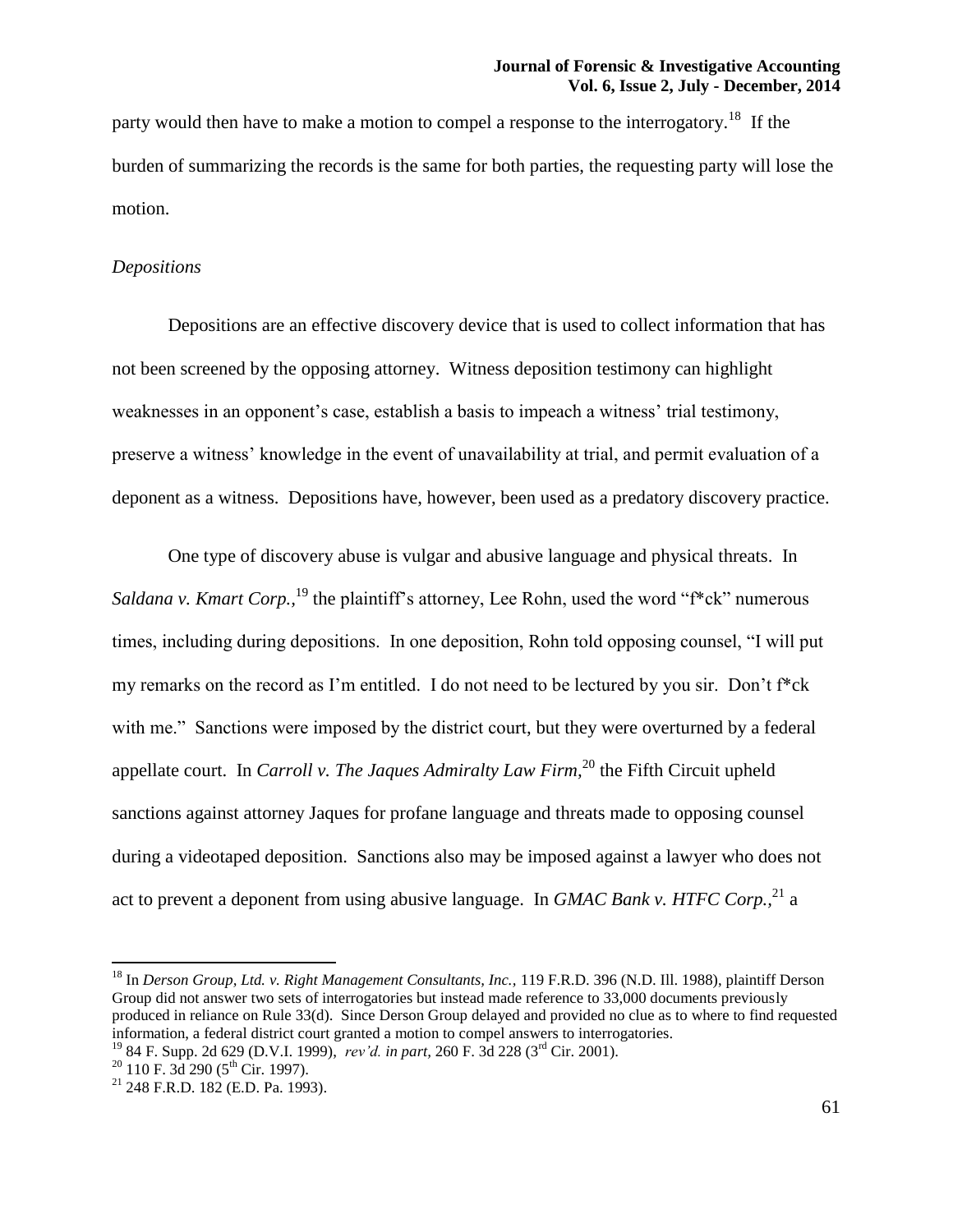breach of contract case, the owner of HTFC said the word "f\*ck" and variants thereof approximately 73 times during a two-day deposition.

Physical threats are sometimes employed to intimidate a deponent and opposing counsel. In *Office of Disciplinary Counsel v. Levin,<sup>22</sup>* an attorney was suspended indefinitely from the practice of law for making physical threats during a deposition. Counsel threatened to take a questioner's mustache off his face, give the questioner the beating of his life, and slap him across the face and break his head.

A second category of predatory deposition abuse involves instructions not to answer and/or improper objections. Rule  $30(c)(2)$  states that one "may instruct a deponent not to answer only when necessary to preserve a privilege, to enforce a limitation ordered by the court, or to present a motion" to terminate or limit. In *Morales v. Zondo, Inc.,<sup>23</sup>* a gender discrimination case, counsel for employer Zondo instructed the defendant not to answer several questions during a deposition. Sanctions were imposed against defendant's counsel for this and other misconduct. One federal court has ruled that instructions not to answer and which do not conform to the Federal Rules of Civil Procedure, are "presumptively improper."<sup>24</sup> A difficult lawyer also may repeatedly make objections during a deposition. Appendix A outlines proper and improper objections during a deposition. Objections should be limited to the form of a question or the deponent's nonresponsiveness. Objections to competency, relevancy, or materiality are not waived and are preserved for trial (Alford *et al*., 2010). An objection to an

 $\overline{\phantom{a}}$  $22$  517 N.E. 2d 892 (Ohio 1998).

<sup>&</sup>lt;sup>23</sup> 204 F.R.D. 50 (S.D.N.Y. 2001).

 $^{24}$  Boyd v. Univ. Md. Med. Sys., 173 F.R.D. 143 (D. Md. 1997).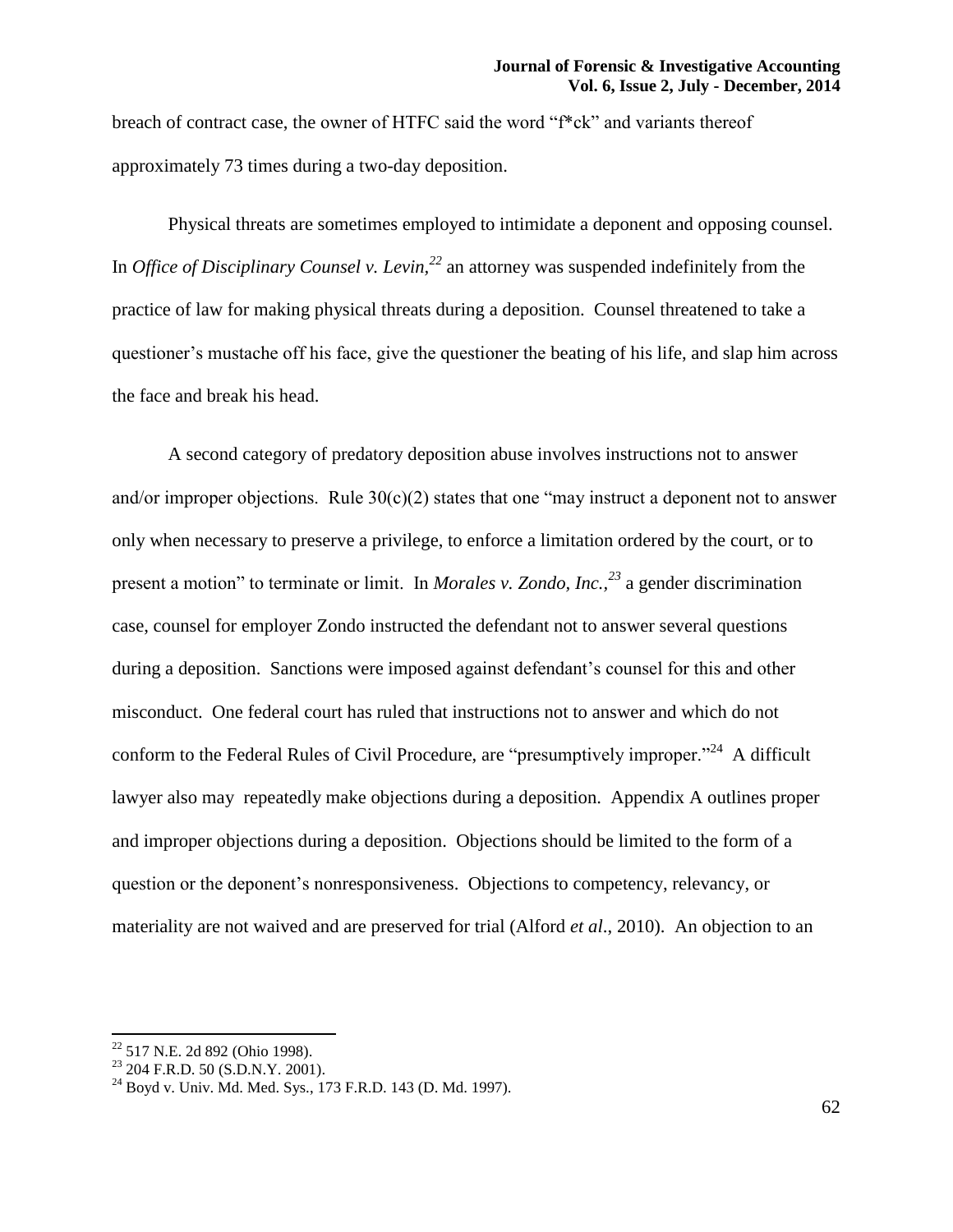error or irregularity at a deposition is waived if it relates to the form of a question or answer or other matter that might have been corrected at the time.<sup>25</sup>

A third type of predatory practice in depositions involves witness coaching, interrupting a witness, or private consultations. A technique followed by some attorneys is to make an extended speaking objection that suggests an answer to a pending question (a form of witness coaching). Rule 30 (c)(2) states that an objection "must be stated concisely in a nonargumentative and nonsuggestive manner." In *VanPilsum v. Iowa State University,*<sup>26</sup> plaintiff Joyce VanPilsum sued Iowa State for alleged age discrimination. Her counsel, attorney Barrett, repeatedly restated the opposing attorney's objections (making them thinly veiled instructions to the witness), objected to the form of opposing counsel's questions, and engaged in *ad hominem* attacks. In a transcript of 4025 lines, only 70 percent contained questions by opposing counsel and the deponent. The deposition style of attorney Barrett has become known as "Rambo litigation." Attorney Barrett was sanctioned and another deposition in front of a discovery master was scheduled.

Another Rambo tactic is to hold private conferences with the client-deponent during the deposition. In *Hall v. Clifton Precision,<sup>27</sup>* plaintiff's counsel conferred privately with the deponent on two occasions over the objection of opposing counsel. The federal district court held that not only are private conferences barred but so are coffee breaks and recesses to discuss answers to deposition questions.

<sup>&</sup>lt;sup>25</sup> Fed. Rule Civ. P.  $32(d)(3)(B)$ .

<sup>&</sup>lt;sup>26</sup> 152 F.R.D. 179 (S.D. Iowa 1993).

<sup>27</sup> 150 F.R.D. 525 (E.D. Pa. 1993).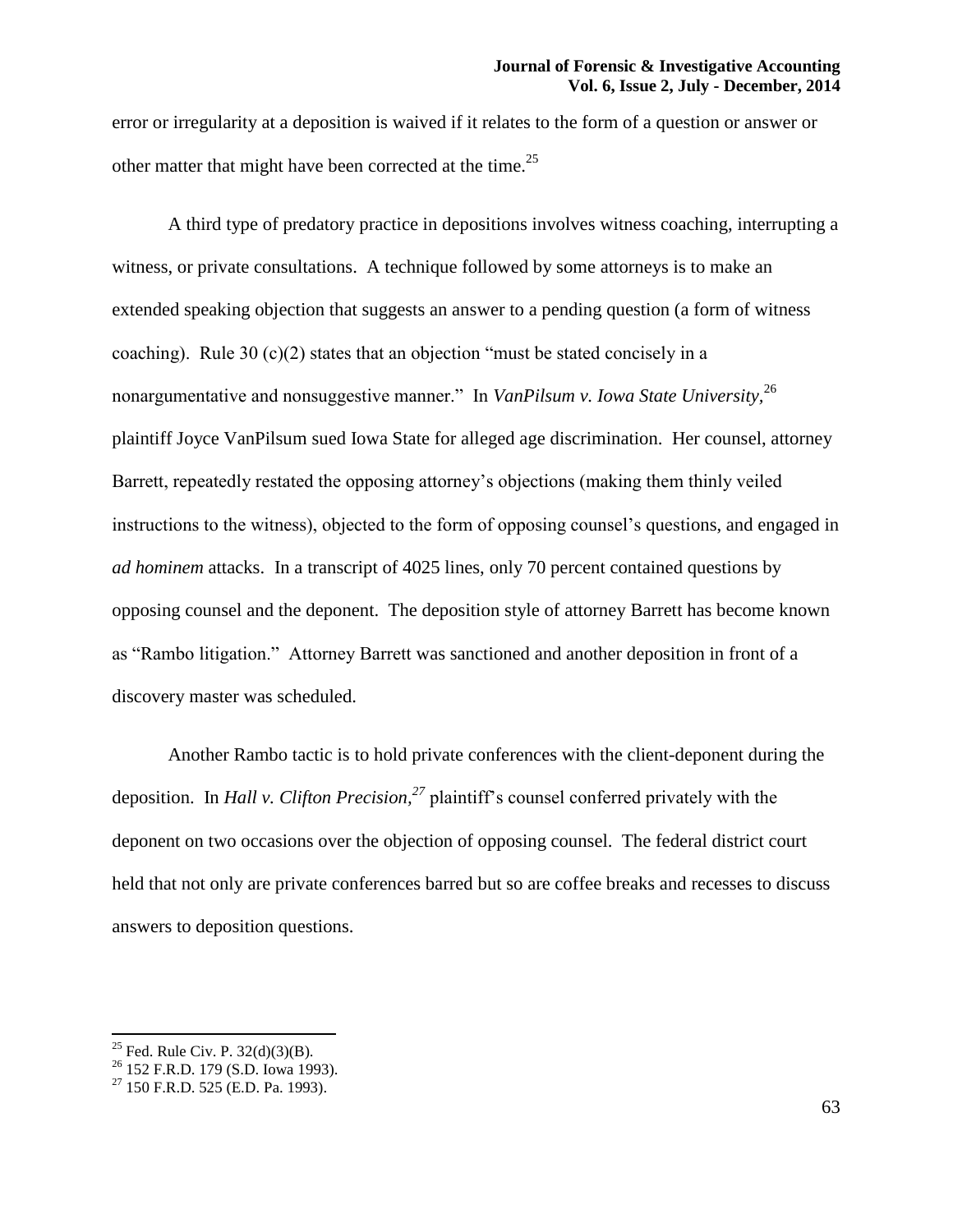Although somewhat rare, one last category of deposition discovery abuse is physical violence. In *Brewer v. Town of W. Hartford,<sup>28</sup>* lawyer James Brewer deposed Officer Jack Casey of the West Hartford police concerning the suicide of a police officer. Brewer asked various questions that the opposing lawyer would not allow Casey to answer. In response, Brewer physically attacked Casey and his attorney. Brewer was disbarred and convicted of a misdemeanor.

# *Requests for Document Production and Inspections*

In litigation, forensic accountants and the attorneys for whom they work depend to a large extent on documents and other data obtained from opposing counsel through the document production and/or inspection process. Unfortunately, one of the most contentious battlegrounds involves document or data production in response to requests under Rule 34.

One common discovery abuse is the use of overbroad document production requests in an attempt to cast a wide net to launch a litigation "fishing expedition." In *Regan-Touhy v. Walgreen Co.*<sup>29</sup> Ms. Touhy sued Walgreen Co. alleging intentional infliction of emotional distress, breach of duty of confidentiality, invasion of privacy, and disclosure of confidential medical information. Document production requests included a request for log files or other documents capable of identifying which employees had access to her pharmacy account information, a request for all manuals concerning any computer system or program housing data about Ms. Touhy, a request for an employee's personnel file, a request for all e-mails from one employee's e-mail account and a request for all documents that relate in any way to Ms. Touhy.

<sup>28</sup> U.S. Dist. LEXIS 72734 (D. Conn. Sept. 28, 2007).

<sup>&</sup>lt;sup>29</sup> 526 F. 3d 641 (10<sup>th</sup> Cir. 2008). The specific allegations of the plaintiff are that a former Walgreen's pharmacy technician, Kim Whitlock, disclosed the contents of Ms. Touhy's medical records (i.e., a case of genital herpes) to the plaintiff's ex-husband and others.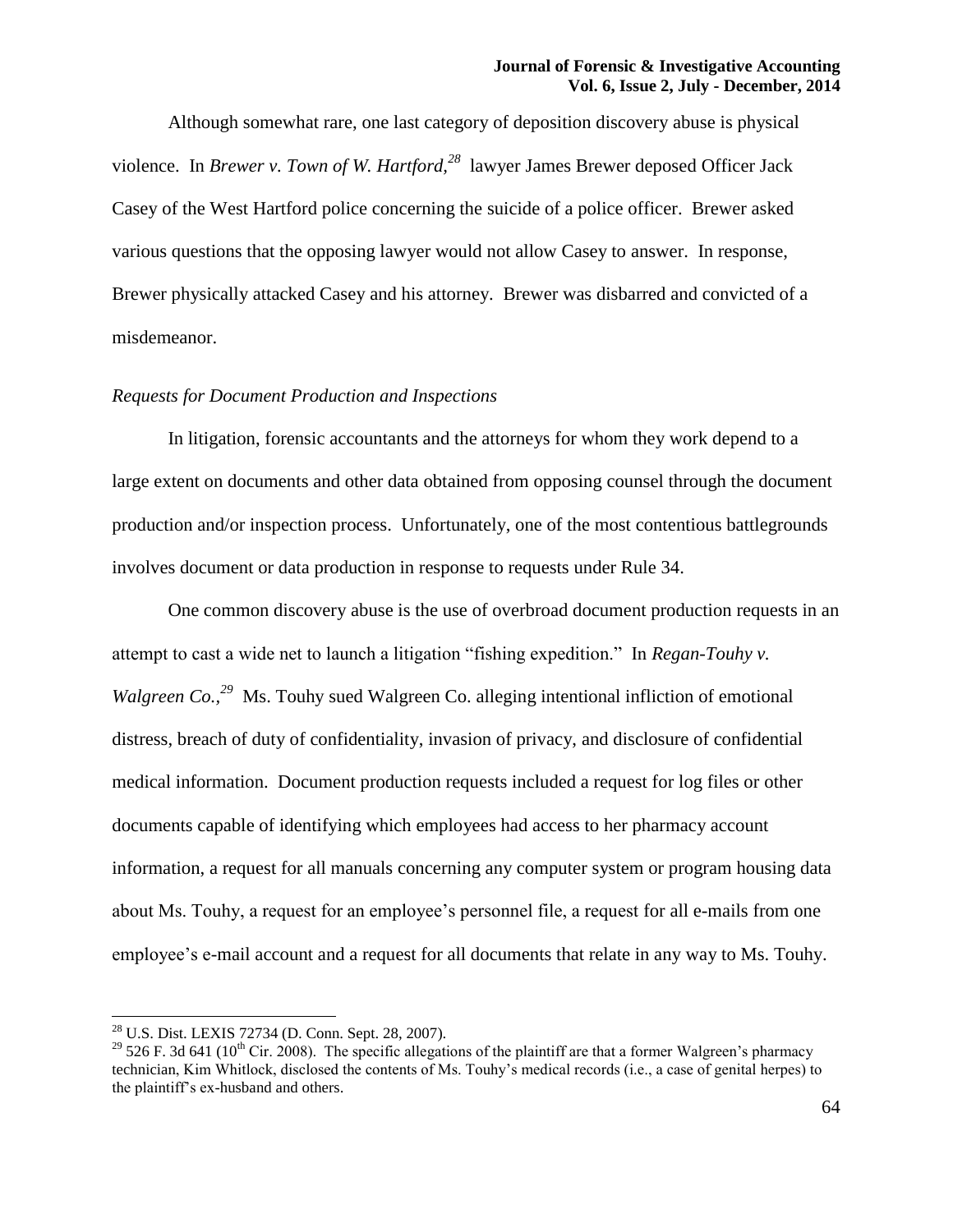The Tenth Circuit Court of Appeals upheld a district court order that these requests were overly broad. A litigant has a duty to state discovery requests with "reasonable particularity."<sup>30</sup> A request for document production should be sufficiently definite to "apprise a person of ordinary intelligence what documents are required and to enable the court … to ascertain whether the requested documents have been produced."<sup>31</sup>

A second abuse involving document production requests is evasive or incomplete responses. These leave the requesting party unable to determine whether the responding party has agreed to produce all of the requested documents, when production will be made, how it will be made, and once made, whether it is complete (Girard and Espinosa, 2010). One evasive response is to indicate that initial document production may be supplemented if additional documents are found. This position may sound reasonable but in practice it is employed to deliberately withhold relevant records (Halperin, 1997). Another type of evasive response is to provide only a subset of the documents requested and to indicate a limitation to the response to the request by, for example, saying that there are no documents that exist with respect to the matter the request addresses when, in fact, there are documents that are related to the matter (Halperin, 1997).

The Federal Rules contain an express prohibition against evasive responses and provide mechanisms to shift fees for the cost of enforcing compliance. These rules are seldom enforced and, as a result, evasive discovery responses have become a routine tactic (Girard and Espinosa, 2010). Some of the reasons given for lack of enforcement of discovery sanctions include: 1) a distaste for becoming involved in discovery disputes that litigants should be able to resolve themselves; 2) a belief that litigants should seek sanctions against an adversary only when they

 $\overline{a}$ 

 $30$  Fed. Rule Civ. P. 34(b)(1)(A).

<sup>31</sup> Charles Wright, Arthur Miller and Richard Marcus. *8A Federal Practice and Procedure* §2211.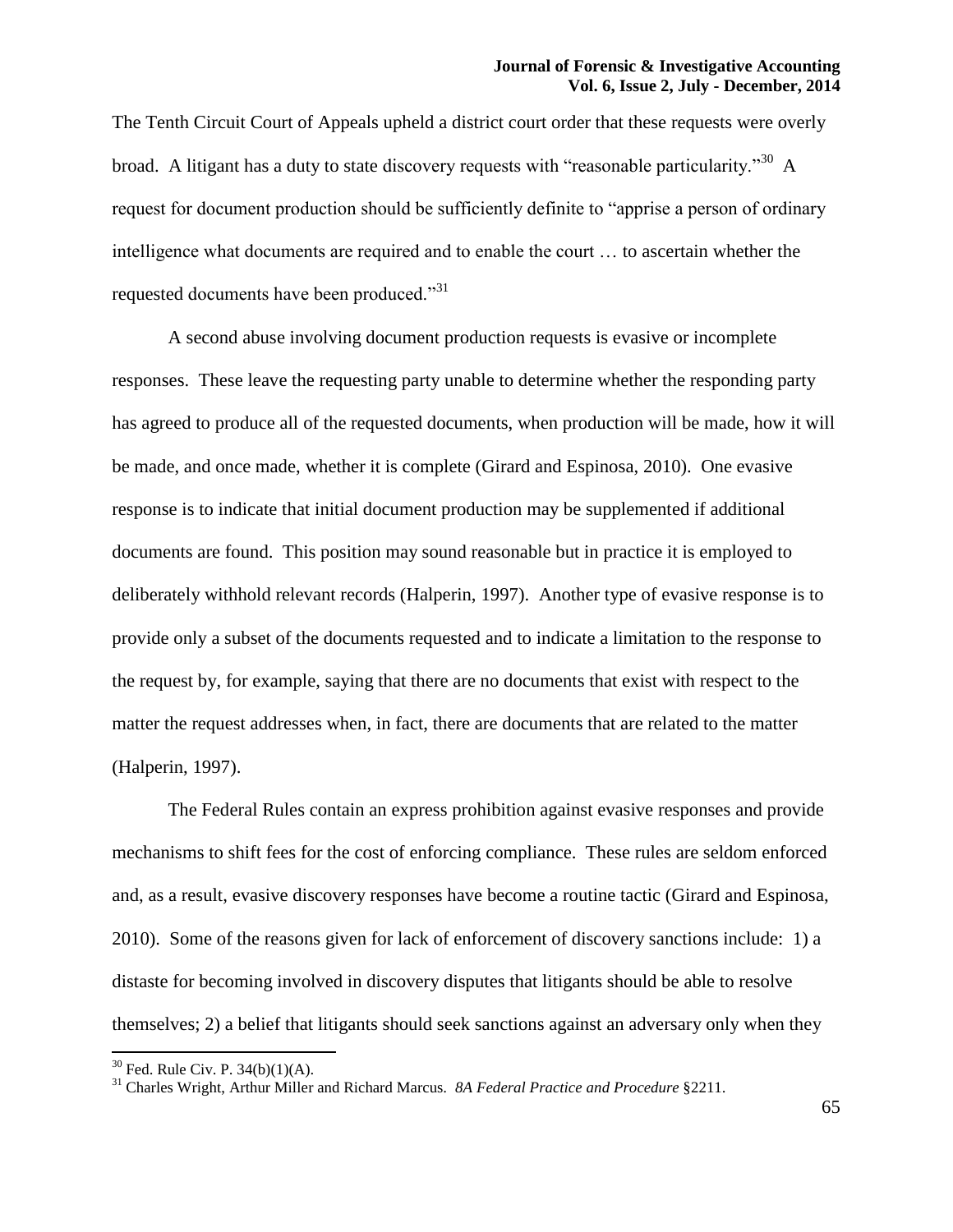have been without fault in complying with discovery; and 3) a belief that the imposition of a sanction embarrasses or humiliates the attorney or party and should thus be resorted to only in extreme situations (Moss, 2009; Vairo, 1998). Other potential contributing factors include a lack of judicial resources, including time, and the lack of a uniform approach by the federal circuits in imposing sanctions (Girard and Espinosa, 2010; Golinsky, 1996).

A third abusive practice is the use of boilerplate objections to document requests. Parties routinely object to virtually every request on the same grounds, including broad relevancy objections, objections that requests are unduly burdensome, harassing or assuming facts not in evidence, privacy objections, and attorney-client and work product objections (Girard and Espinosa, 2010). A document production request may be met with a dozen or more objections, regardless of whether the responding party agrees to produce documents.<sup>32</sup> The requesting party cannot ascertain whether any documents are actually being withheld on the basis of any of the objections.

A fourth predatory practice is for the party who has been requested to produce documents to seek a protective order. The reasons sometimes offered in a request for protective order are that the information sought would reveal a trade secret and/or the request is oppressive, harassing and unduly burdensome. Protective orders that are granted assist defendants by delaying the release of various documents, keeping harmful information away from the opposing side, and requiring requesting attorneys to spend time negotiating complex provisions (Halperin, 1997).

A fifth abusive technique is a document dump. A responding party provides thousands and thousands of pages of poorly organized documents to the requesting party. Sometimes the

<sup>32</sup> In *Cason-Merenda v. Detroit Med. Ctr.,* 2008 U.S. Dist. LEXIS 94028 (E.D. Mich. Nov. 12, 2008), various defendants lodged numerous "general objections" to a specific document request. The court overruled the objections and ordered production of the requested documents.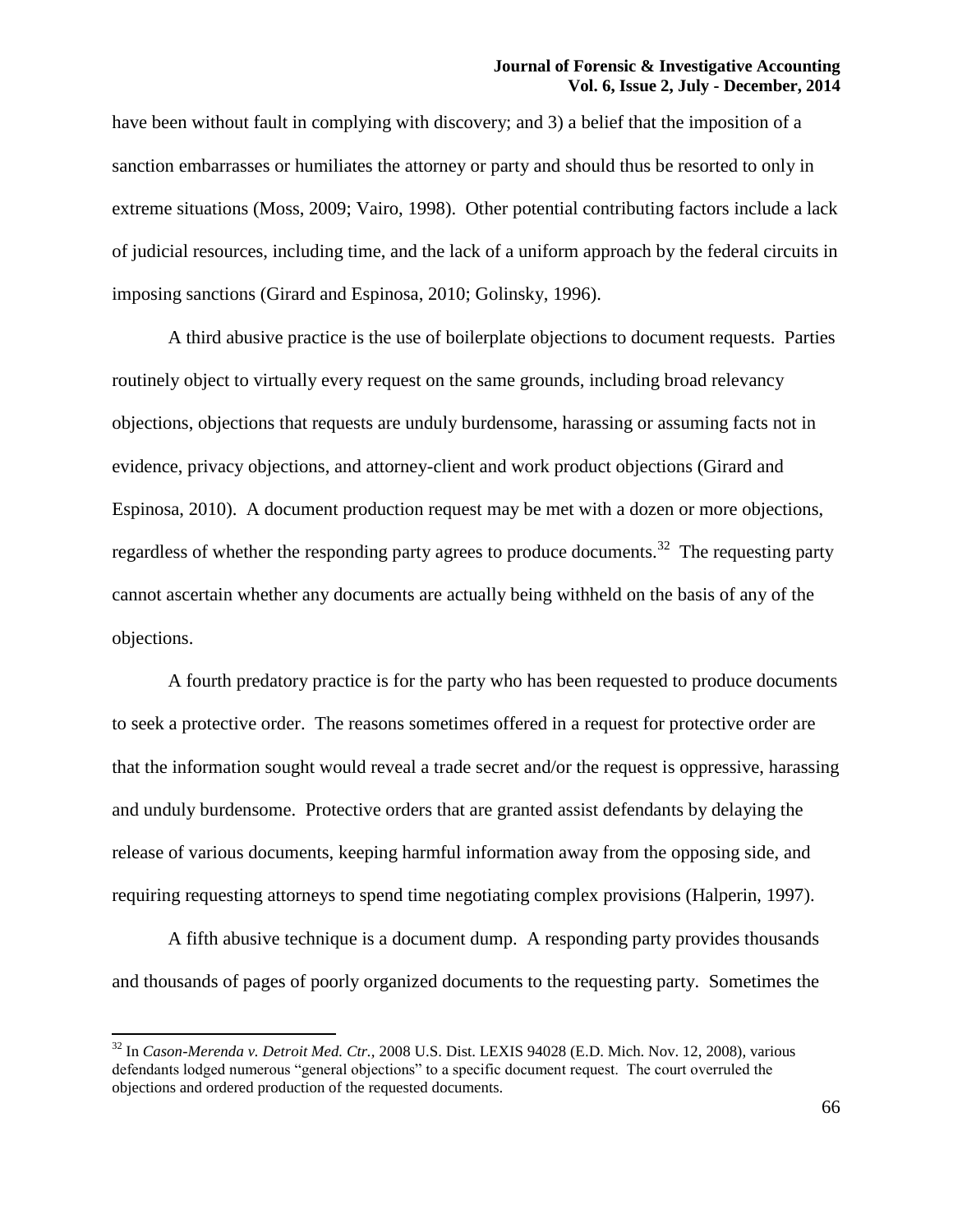responding party will bury relevant documents within huge stacks of irrelevant documents the other party never requested. Another technique is to fail to produce document indices that help the requesting party review the documents even though such indices exist (Halperin, 1997).

# **Tactics to Fight Predatory Discovery**

Numerous tactics can be used to respond to predatory discovery practices. These responses include adopting a collaborative or team approach (i.e., working very closely with counsel), making a good record, insisting on a privilege log, seeking protective orders and the appointment of a special master, and seeking sanctions.

Adoption of a collaborative or team approach yields three major benefits to the discovery abuse victim. One benefit is that these tactics may help counsel obtain the evidence needed to win the case. A second benefit is that evidence of discovery abuse may be used as evidence of bad faith in cases involving punitive damages. Moreover, a litigant who obtains a ruling that the opposing party deliberately withheld documents may present that discovery misconduct ruling to the court as further evidence of bad faith (in seeking punitive damages). A third benefit is obtained by building a case of discovery abuse using a theory of a "discovery fraud scheme." If the opposing party is perpetrating a discovery "fraud" scheme, then evidence of the entire scheme must be exposed to use it against the other party at trial.

## *Using a Collaborative or Team Approach*

The great Chinese warrior Sun Tzu said, "Know thy self, know thy enemy. Victorious warriors win first and then go to war, while defeated warriors go to war first and then seek to win." In that spirit, seizing the initiative by using a collaborative or teamapproach is the single most important step that can be taken by the attorney and forensic accountant. First, the forensic

67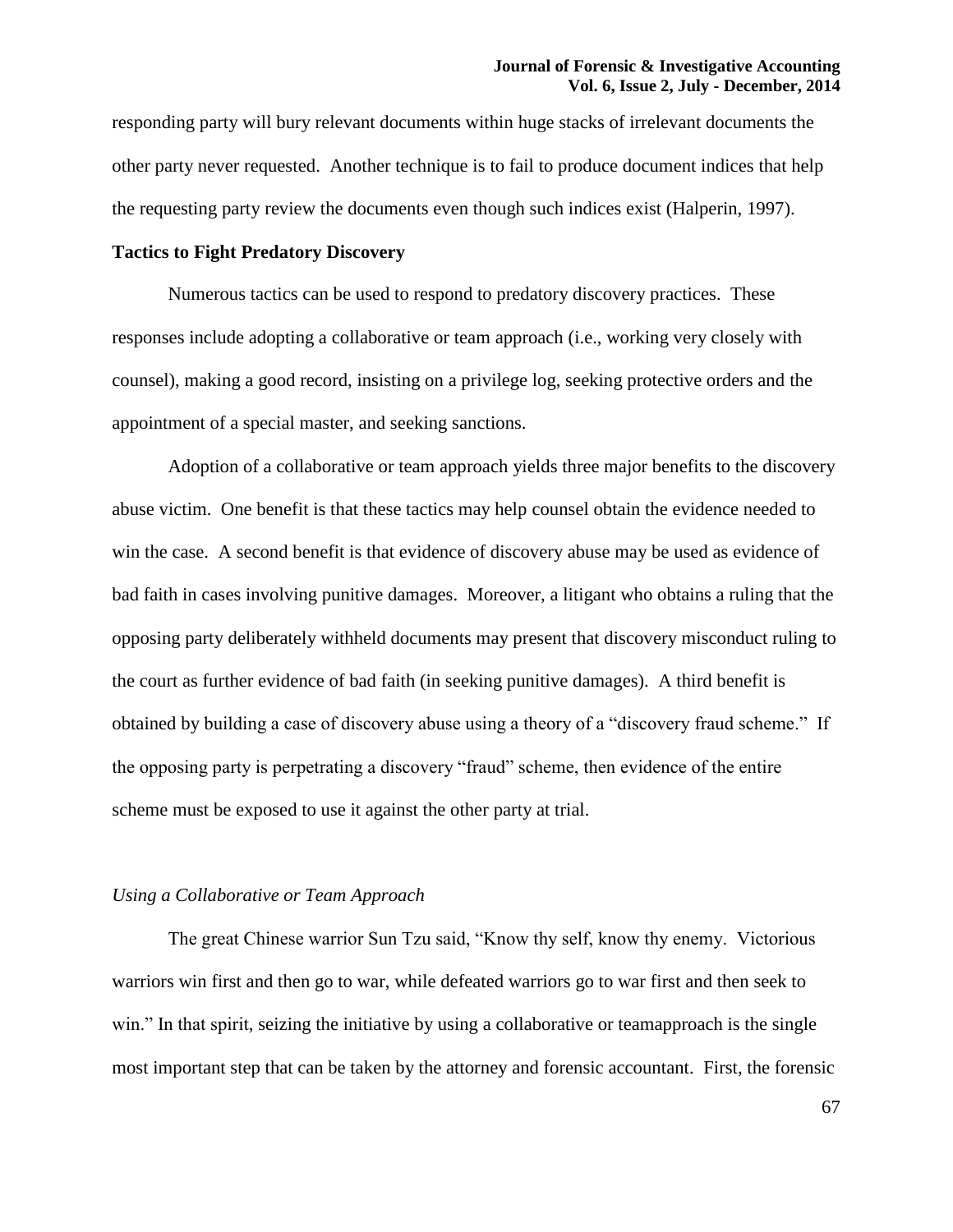accountant should meet with counsel, establish discovery objectives, and obtain all documents and other evidence already in the possession of the client. Some evidence, not in document form, may be gleaned through interviews of various persons. The forensic accountant skilled in interviewing and interrogation should prove invaluable to counsel. Completion of these first three steps permits the litigation team to decide how much and what type of additional evidence is needed to satisfy the discovery objectives. Also, the litigation team is now in a more informed position to prepare a work program. An initial step in the work program should entail collecting data on opposing counsel.

The forensic accountant, possibly with the guidance of counsel, should collect as much information as possible on the litigation work habits, style, and practices of opposing counsel. The cost of these services most likely would be paid by the client but could be charged at a lower rate than traditional litigation support services. Such knowledge can assist in speculating about the kind of discovery abuse, if any, to expect from the opposing side. The extent of this knowledge can range from the superficial to the in-depth. One means of compiling data is for the forensic accountant to observe opposing counsel performing direct and cross-examinations, lodging objections, and engaging in opening and closing arguments at trial to develop an understanding of his or her litigation techniques and practices. Another means of gaining knowledge is to talk with lawyers who have litigated against opposing counsel. A third means is to review trial court files for several cases handled by opposing counsel. Such an examination may reveal the types of motions opposing counsel favors. A litigation file review should also provide insights into opposing counsel's approach to discovery practice. Moreover, such a file review should focus on cases in which the opposing attorney has been sanctioned for

68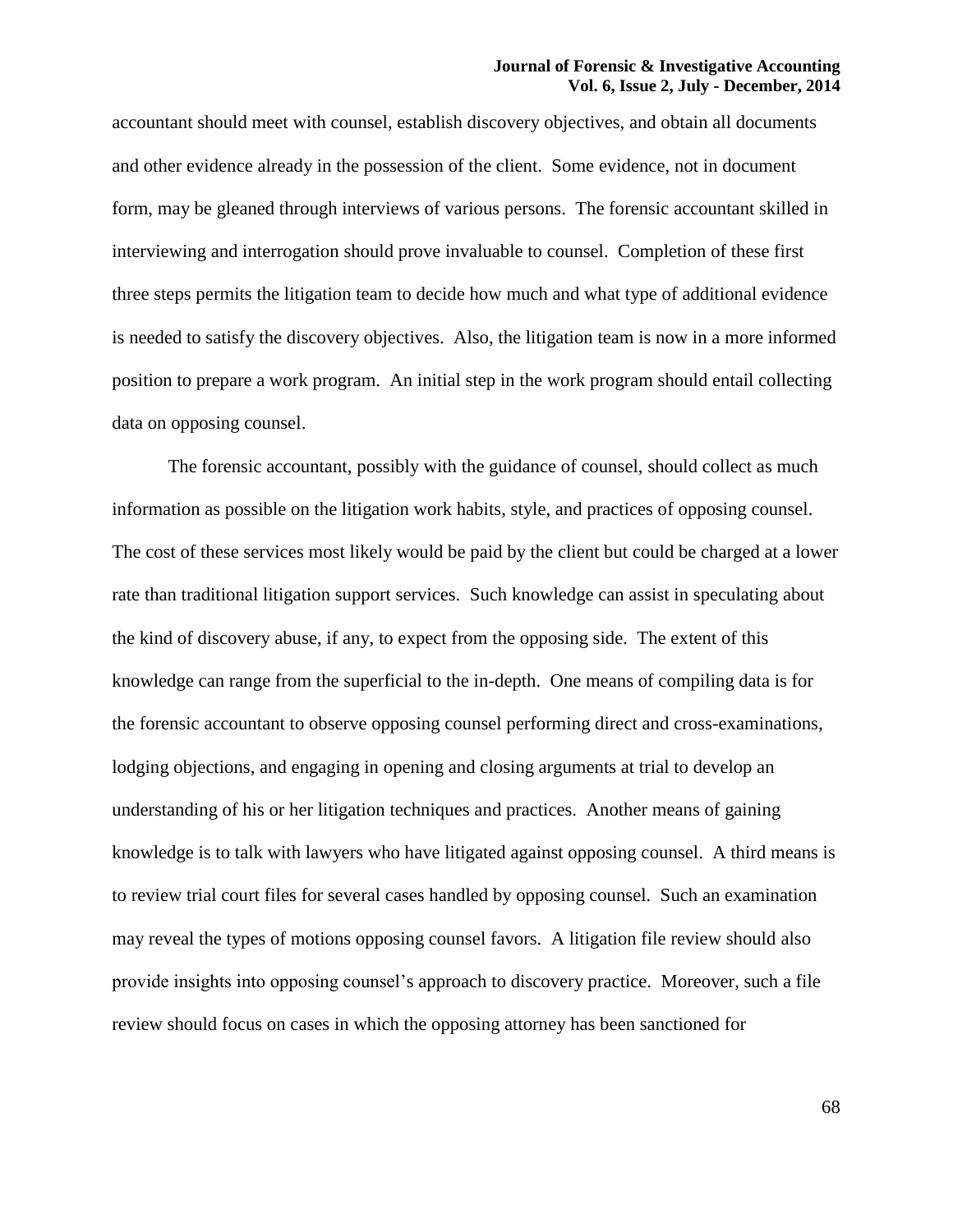misconduct. Showing that opposing counsel has been previously sanctioned for the same type of misconduct that occurs in the current case is a powerful tool in combating discovery abuse.

If possible, answer such questions as what types of objections, if any, did counsel raise to various interrogatories? Did counsel file any motions for a protective order? Did counsel do a document dump or engage in other abusive discovery practices? Did counsel ever refuse to comply with a court order? These are just a few of the many questions that could be answered by investigating the opposing attorney.

Before commencing the discovery process, it may also be advisable to collect as much information as possible about the opposing litigant—individual, business (partnership or corporation), non-profit, government agency or other entity (e.g., trust). When a business is the opposing litigant, the litigation team should gain an understanding of the following areas:

1. the nature of the entity's business, industry, competition, market share, and major suppliers and customers;

2. the entity's capital and/or financing structure (including bank accounts maintained and how and for what purpose they are used, information about investment accounts, etc.) if the data is available without legal process;

3. the entity's organizational structure including parent, subsidiaries (domestic and foreign), joint ventures, etc.;

4. the entity's regulatory environment (publicly available documents such as Form 10-K can be excellent sources of information);

5. the flow of funds through the business;

6. nature of the decision-making process at the executive level;

7. production methods (if relevant);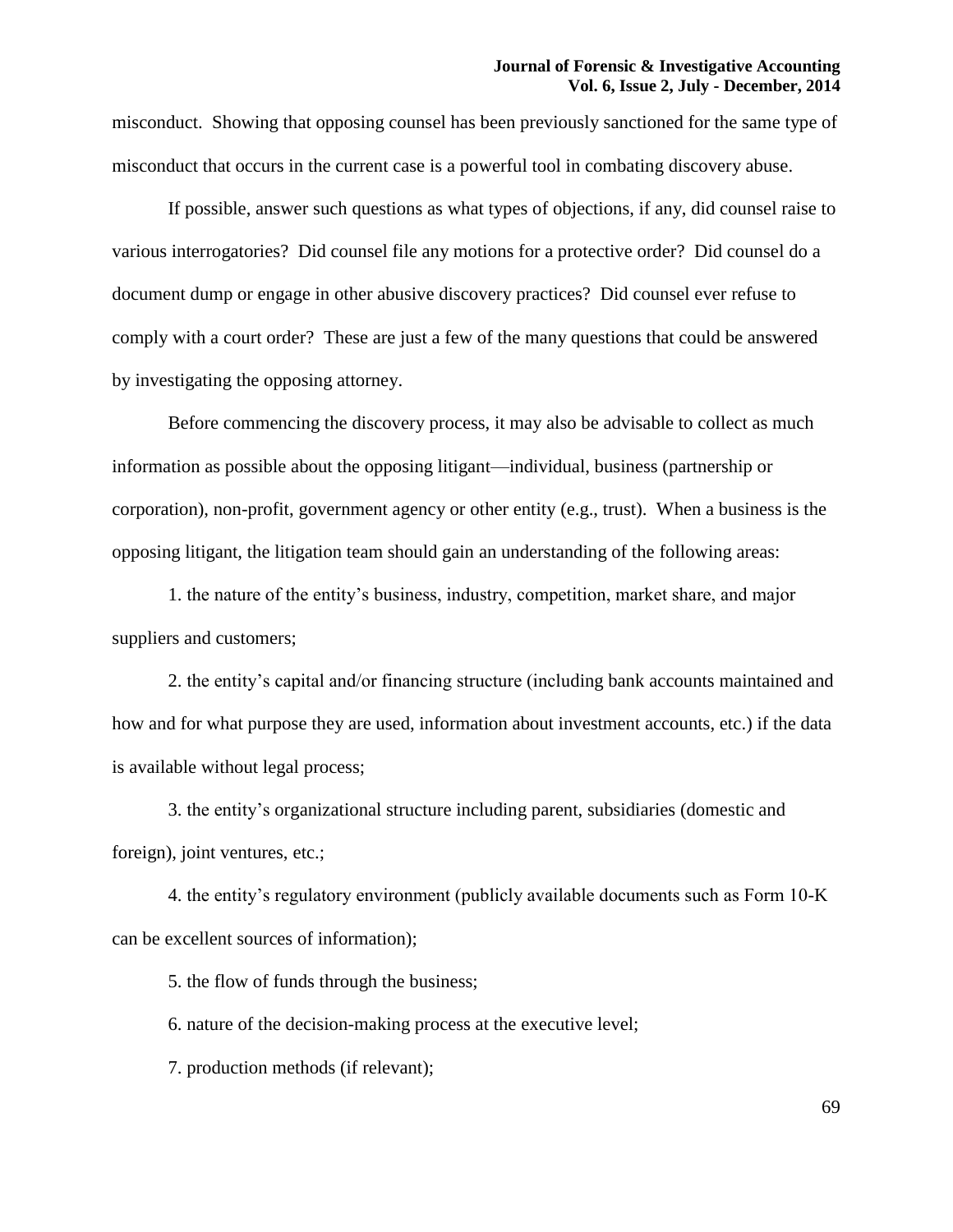8. purchasing methods, e.g., contract, bidding (if relevant);

9. employee compensation methods, e.g., salary, hourly, commission, etc. (if relevant);

10. accounting information system and internal controls and accounting records maintained;

- a. the forensic accountant's understanding will focus on these and other questions:
	- How is the type of transaction initiated and authorized? What processing steps are involved? Who performs these procedures?
	- What records and documents are involved? How are documents filed and stored? How are they completed? If they are completed electronically, who are the individuals with access?

11. the identity of related parties, if any; and

12. the types and amounts of insurance coverage in the event that the subject litigation may involve the potential payment of damages (if liability is established).

A forensic accountant should identify the personnel who have influence over whether and how to respond to discovery requests and what type of discovery requests may be forthcoming. Knowledge of key personnel might help the forensic accountant identify potential witnesses and/or deponents.

Financial statement analysis should be undertaken to determine the financial condition of the opposing litigant—business entity or otherwise. Financial statement analysis would reveal whether the litigation opponent is in financial distress. The presence of financial distress may affect the pressures or motives of a litigant during the discovery process.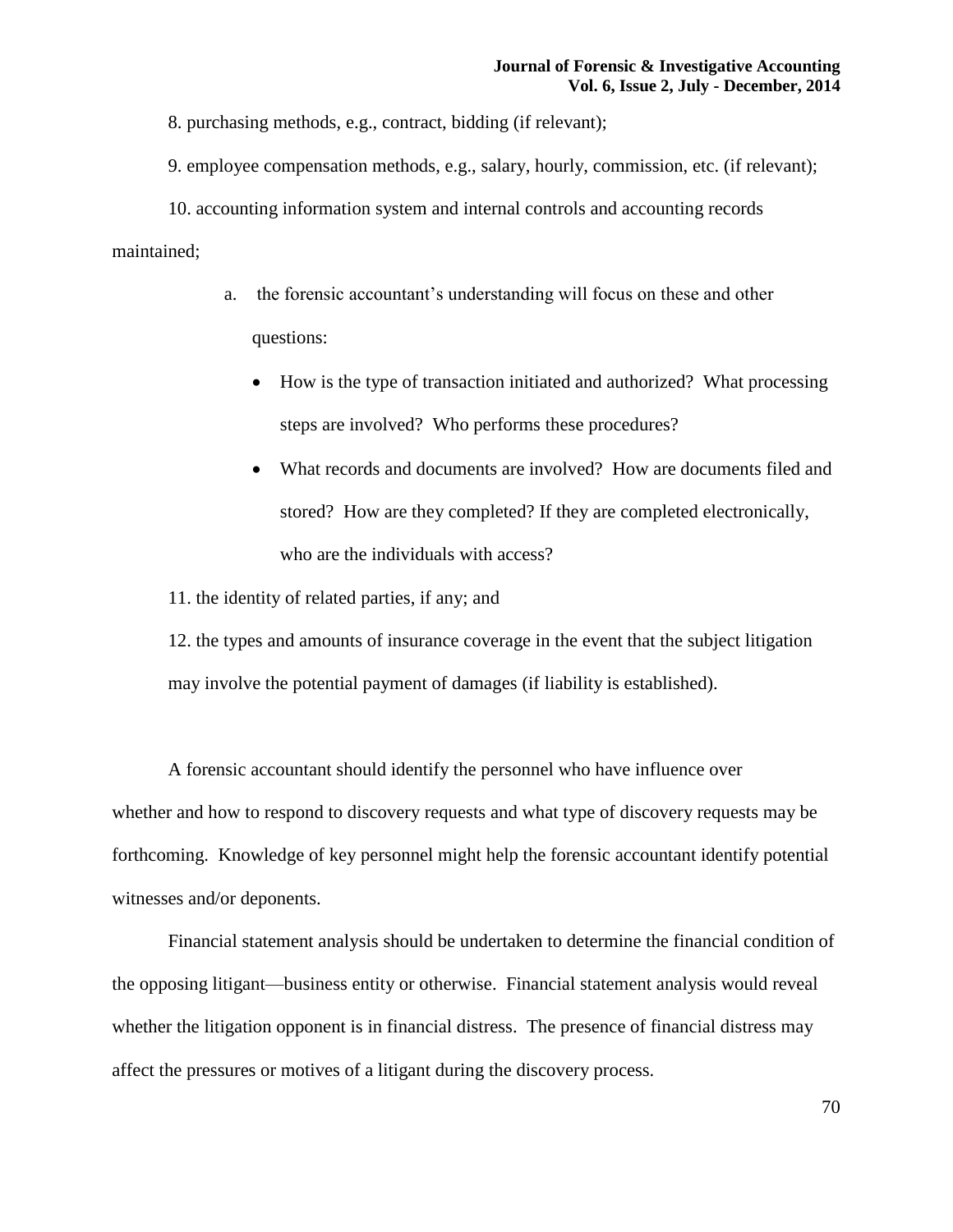Adoption of a collaborative or team approach also entails using precise discovery requests. Use of an industry expert or forensic accountant is vital in preparing precise discovery requests, particularly when seeking financial documentation or data. Precise discovery requests reduce the legitimacy of the objection that the request is "unduly broad" and force the opposing side to offer precise or specific objections if the objections are to withstand judicial scrutiny. Moreover, precise discovery requests may have a higher likelihood of surviving a motion for a protective order from the opposing side than would requests that are not as precise.

A collaborative or team approach also entails quick responses to any delays, omissions, incomplete responses, etc. Some discovery abusers try to run the clock out (by waiting until the last minute to respond to interrogatories or requests for production) to force the other party to conduct depositions without adequate background information. Responding quickly is not often a simple matter. Attorneys may have heavy case loads and it may take considerable time to analyze responses to interrogatories and requests for production.

The litigation team may think of and treat discovery abuse as a fraud scheme. Discovery abuse, such as withholding documents, may, under certain circumstances, especially in combination with other misconduct, constitute "fraud on the court."<sup>33</sup> Arguably, a litigant and/or litigator who withholds documents during pretrial discovery may engage in other abusive

 $33$  A "fraud on the court" occurs where it can be demonstrated, clearly and convincingly, that a party has sentiently set in motion some unconscionable scheme calculated to interfere with the judicial system's ability impartially to adjudicate a matter by improperly influencing the trier or unfairly hampering the presentation of the opposing party's claim or defense. Since corrupt intent knows no stylistic boundaries, fraud on the court can take many forms. Aoude v. Mobil Oil Corporation, 892 F. 2d 1115 (1<sup>st</sup> Cir. 1989); Alexander v. Robertson, 882 F. 2d 421 (9<sup>th</sup> Cir. 1989).Examples of withholding documents during pretrial discovery being part of a fraud on the court include: *Skywark v. Isaacson et al.,* 2000 U.S. Dist. LEXIS 1171 (S.D.N.Y. Feb. 8, 2000) (plaintiff's conduct included lies under oath, delays and through concealment by deliberate extraction of requested medical records evidence of malingering and a possible bribery attempt to inflate the value of a claim); *Penthouse Int'l. Ltd. v. Playboy,* 663 F. 2d 371 ( $2<sup>nd</sup>$  Cir. 1981) (plaintiff refused to produce certain records in violation of a court order and where false testimony, material misrepresentations by counsel and foot-dragging were used to prevent defendant from getting at relevant records).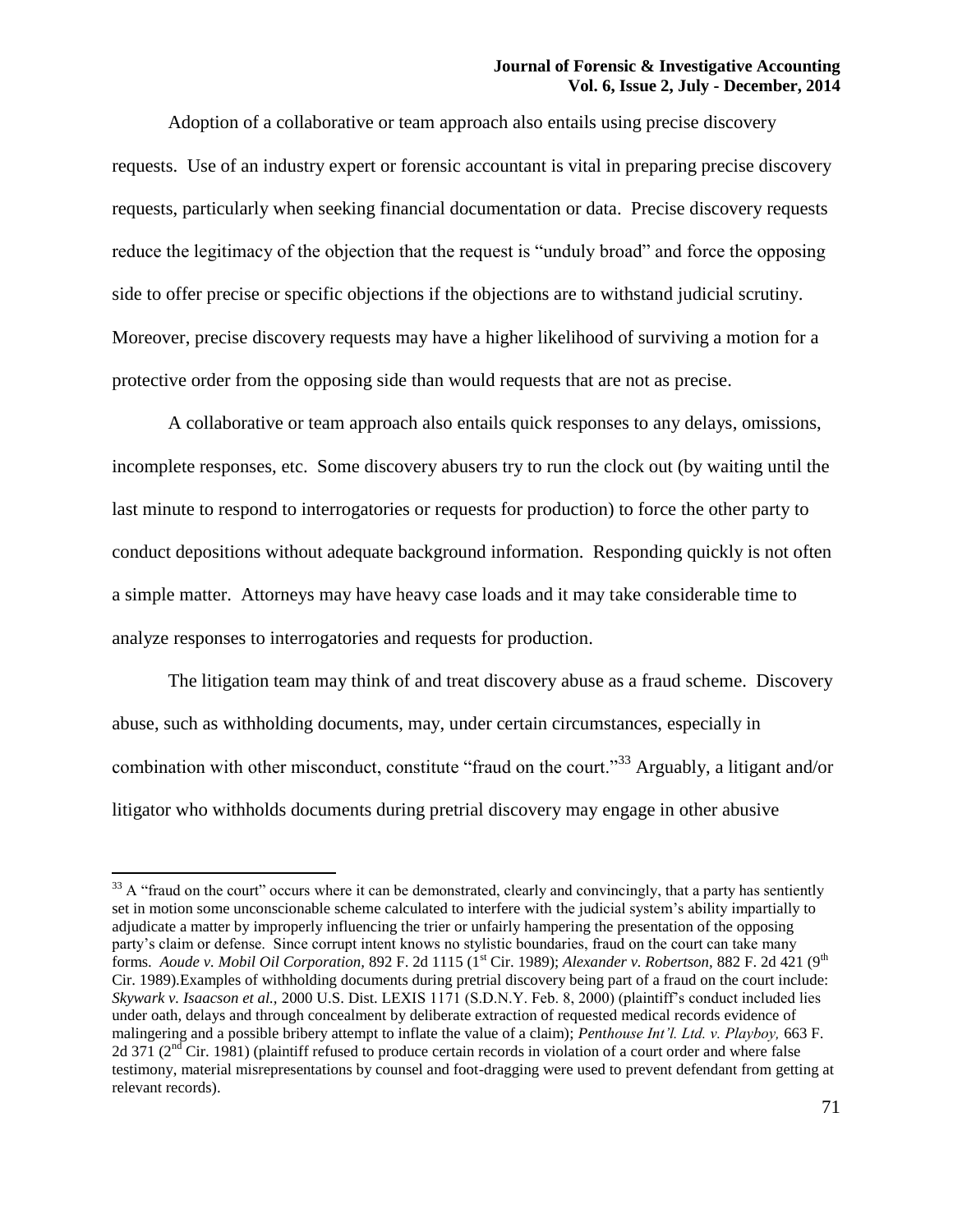conduct. Moreover, discovery abuse may be deemed "bad faith" by a court under certain circumstances.

Document or evidence withholding during discovery may take these forms:

1. Sanitized document or data production -- involves removal of data or facts detrimental to the party's case. This scheme leaves the perpetrator vulnerable to having to explain the absence of documents. Policy and procedure manuals may require inclusion of various types of documents not found in a file.

2. Intentionally incomplete production -- entails leaving out or omitting any record of key facts, meetings, emails, or phone calls between important players in the case<sup>34</sup>

3. Unbalanced production -- involves creating documents and/or data that favor the responding party's side of the case (e.g., denial of insurance coverage).

A common sense reaction to suspected withholding during discovery is a careful inspection of documents that are produced. First, the investigator can look for references to withheld documents. Many documents, e-mails, and other data cross-reference each other, permitting the accountant to construct an audit trail of documents. The use of diagrams and flowcharts illustrates the flow of documents and relations between them. Although the relationship between some documents is subtle, an experienced forensic accountant can often make the connection to a missing document.

Another part of deflecting discovery abuse is fashioning a framework from the outset in which predatory misconduct is discouraged and barriers to it are erected. An attorney should

 $34$  An example of an incomplete file and how its exposure can be used against the offending party is: Was a meeting held? Probably. Somebody picked up the phone, set a meeting, and nobody put their notes in the file. It was "of the record" so they could speak freely without fear of later cross-examination. The opposing attorney could have a field day with an intentionally incomplete file (Williams, 2001)

 $\overline{a}$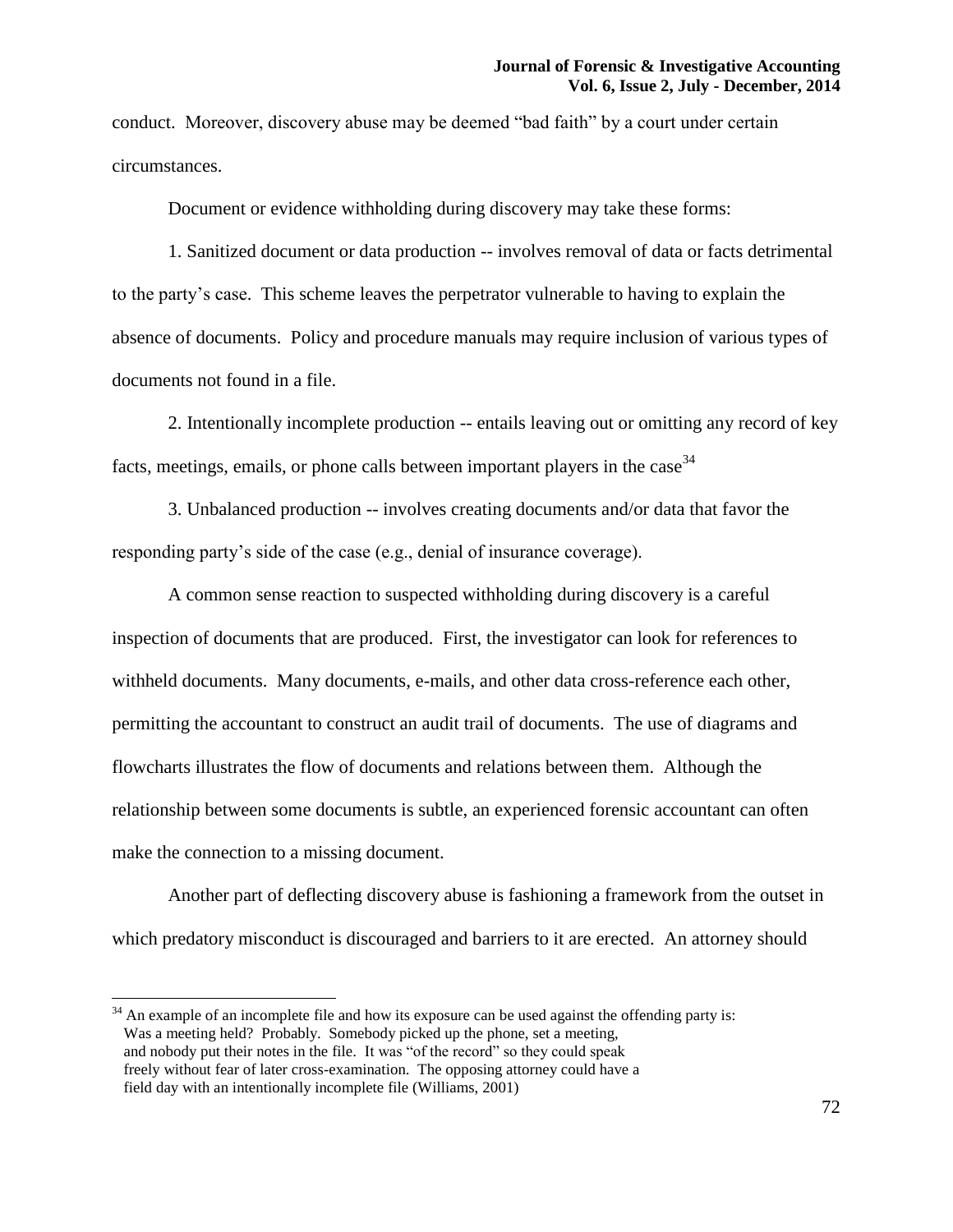work with a forensic accountant and obtain the trial court's assistance in imposing restrictions on discovery. Since trial judges dislike monitoring discovery, a special master or discovery referee may be enlisted by the court (Shugrue, 1997). Such a master can hold regularly scheduled hearings to address ongoing discovery disputes as they occur. In addition, a litigant can request that the losers of motions involving discovery abuse pay costs and fees.

## *Making a Good Record*

A second tactic in combating abusive discovery involves making a good record. Attorneys and forensic accountants should meticulously monitor deadlines and ask for extensions only when necessary. An attorney and forensic accountant should keep a spreadsheet of all discovery requests, motions, and the status of each request and motion. This tactic also requires the documentation of abuse by creating correspondence describing the other side's failure to follow the rules (Jenner, 2002). The pursuit of a "meet and confer" process establishes a litigant's reasonableness in the face of discovery abuse. This approach provides a court a middle ground to resolve a dispute (Shugrue, 1997).

# *Providing a Privilege Log*

 $\overline{a}$ 

A third tactic is to insist that the opponent provide a "privilege log." This lists the documents the opposing litigant refuses to produce on the basis of a legally recognized privilege or work product doctrine under Rule  $26(b)(5)$ . The log must describe the nature of the documents or items not produced without revealing privileged or protected information but permitting other parties to ascertain whether the claim is legitimate.<sup>35</sup> Also, counsel may request an in-camera review of documents withheld due to a privilege claim. One abuse maneuver is to

<sup>&</sup>lt;sup>35</sup> Leach v. Quality Health Servs., 162 F.R.D. 499 (E.D. Pa. 1995); In re Unisys Corp. Retiree Med. Benefits ERISA Litig., 1994 WL 6883 (E.D. Pa. Jan. 6, 1994).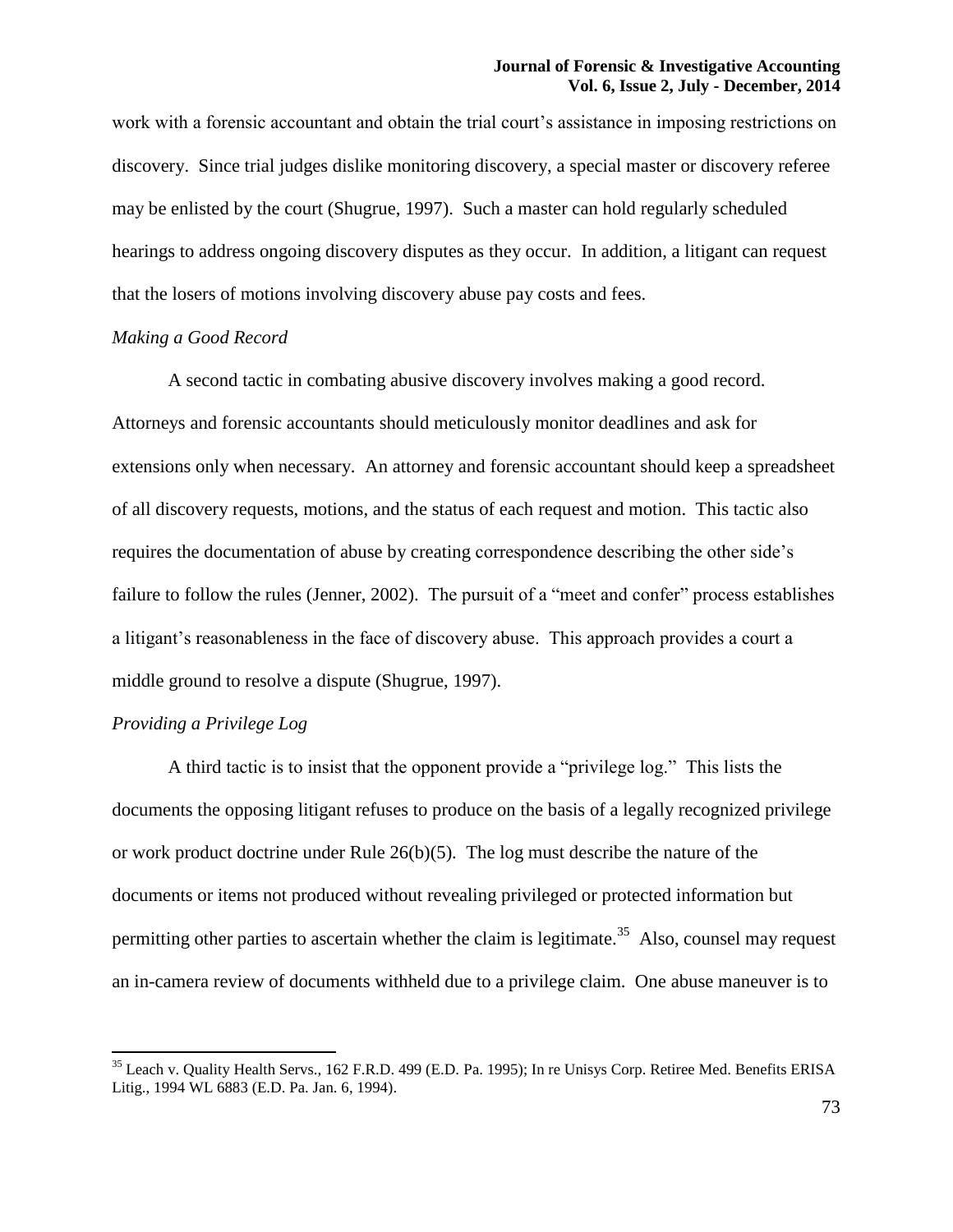insulate employees and attorneys from discovery by claiming that the shielded work is in anticipation of litigation (work product rule).

# *Protective Orders*

A fourth step is to seek a protective order from the trial court. Given the abusive conduct that may occur in depositions (and especially if investigative work reveals that opposing counsel is a "Rambo litigator") obtaining a protective order that sets limits on the lengths of depositions and establishes payment obligations and other conditions for violations (Jenner, 2002) might be prudent. Some jurisdictions have local rules that place time limits (beyond those contained in the Federal Rules) on various forms of discovery. One common abusive maneuver is to ignore interrogatories, document production requests and requests for admission to force the other side to proceed to deposition without proper preparation. A protective order can overcome or shield against these predatory practices. Another favorite abuse maneuver is a document dump on the eve of a hearing on a motion to compel production. Keeping in mind that Rule 34(b)(2)(E) states that a responding party "must organize and label them to correspond to the categories in the request," and Rule 33(c) indicates that a "responding party has the duty to specify" the records from which answers to interrogatories may be derived, a protective order obtained beforehand may provide additional protections against such abuses.

## *Seeking Sanctions*

The most potent tactic is to seek sanctions for predatory discovery. Federal courts have ample authority to impose sanctions under Federal Rule of Civil Procedure 37, including the following:

1. directing that matters embraced in a court order be taken as established for purposes of the lawsuit;

74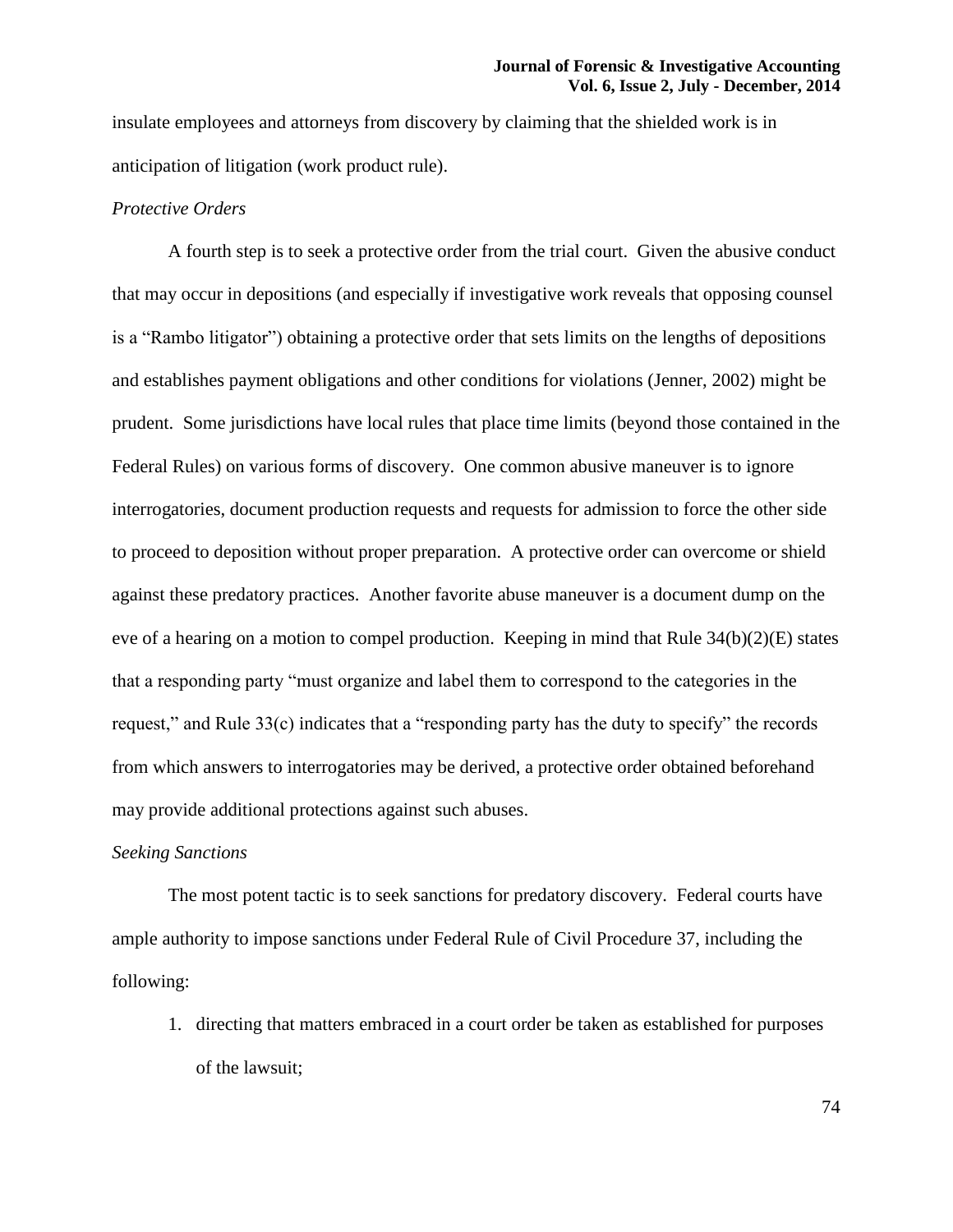- 2. prohibiting the discovery abuser from supporting or opposing designated claims or defenses on introducing certain evidence;
- 3. striking pleadings in whole or in part;
- 4. staying further proceedings until a court order is obeyed;
- 5. dismissing the action in whole or in part;
- 6. rendering a default judgment against the abusing party;
- 7. treating as contempt of court the failure to obey a court order except the failure to submit to a physical or mental examination; and/or
- 8. ordering expenses to be paid by the misbehaving party.

Despite the existence of the authority to impose sanctions, many federal courts do not enforce the civil discovery rules in this way (Girard and Espinosa, 2010; Mehr, 2012). Moreover, many attorneys do not seek to enforce compliance with discovery rules and orders through sanctions (Girard and Espinosa, 2010). According to one recent study, discovery sanctions were sought in only about 3 percent of cases and of those filed, only 26 percent are granted in whole or in part (Institute for the Advancement of the American Legal System, 2009). Hence, it is essential to combine forensic accounting strategy and techniques with anti-abuse tactics to improve the discovery process in forensic accounting litigation.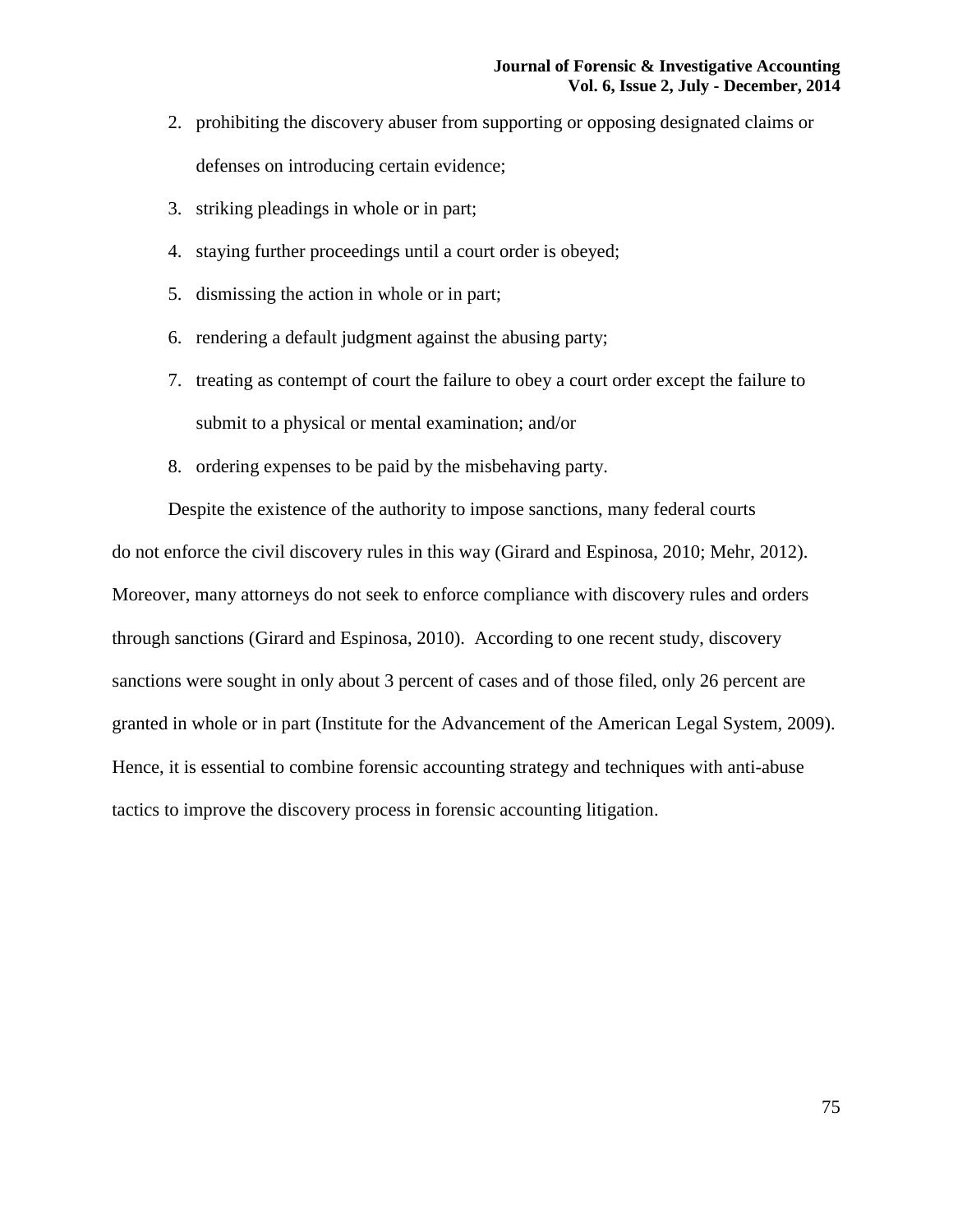# **Conclusion**

Legal disputes offer opportunities for parties to an action to abuse provisions of the law, especially in the area of discovery. Forensic accountants are particularly qualified to work with attorneys to help reduce the harmful effects of attempts to abuse the discovery process. The best defense is to be aware of the techniques that abusers use to frustrate the system and to take proactive steps to lower the likelihood that such abuses, when attempted, are thwarted. These steps include approaching the legal action with a predetermined plan: gathering information about the practices of opposing counsel, collecting information about the opposing party, enlisting the aid of a special master or discovery referee, examining documents with skepticism, and documenting discovery abuse when encountered. In addition, the forensic accountant can assess the relevance of documents already in the possession of the client, determine the identity of documents needed as evidence, and examine documents received. The attorney can increase the chances that the discovery process works as the law intends by insisting that the opposing counsel provide a privilege log, seeking protective orders, and sanctions should discovery abuse occur. Taking these steps will increase the odds of resolving actions in a manner that is fair and impartial.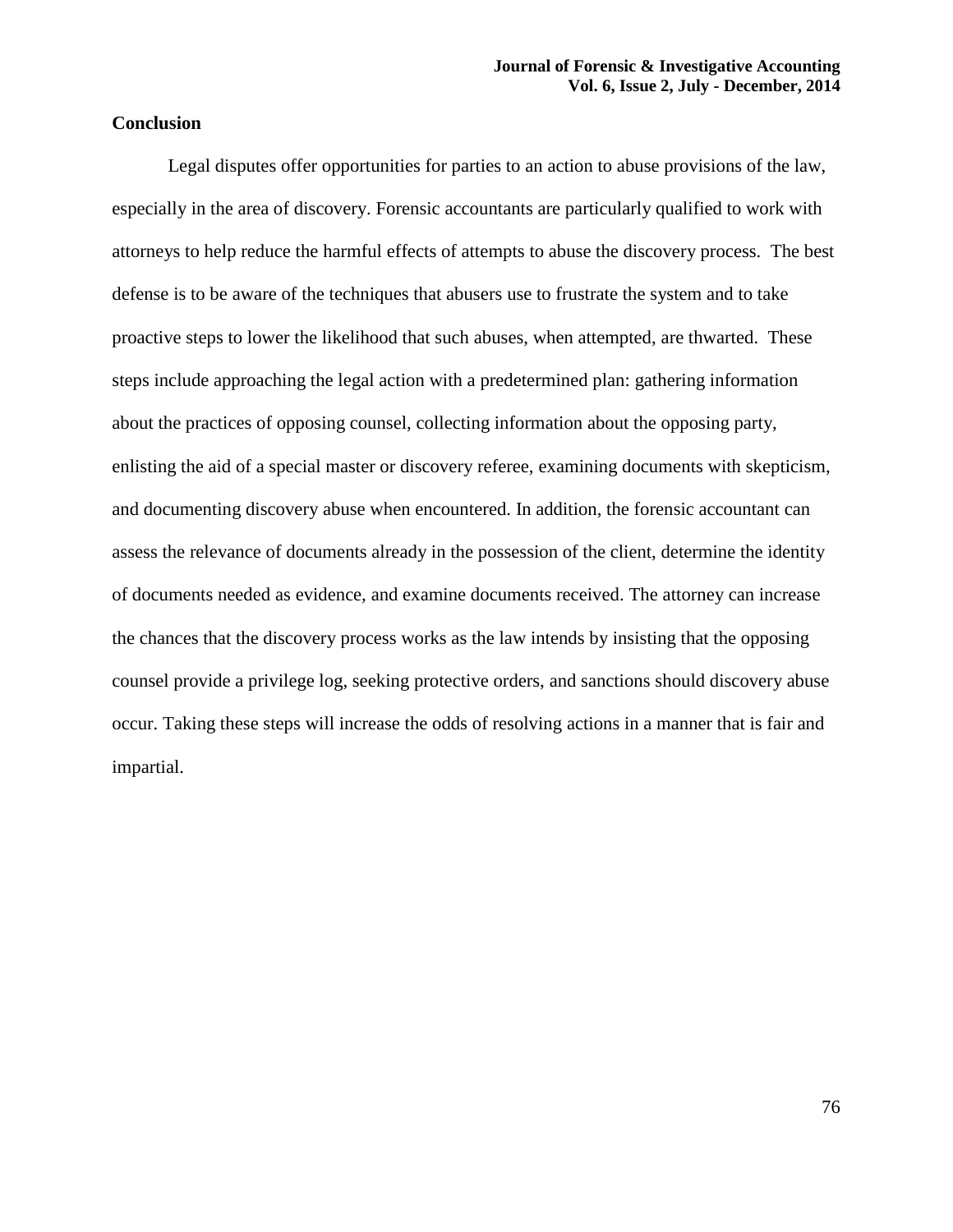# Appendix A

| <b>Improper Objections</b>                   | <b>Proper Objections</b> |
|----------------------------------------------|--------------------------|
| If you recall                                | Leading question         |
| Do not guess                                 | Ambiguous                |
| The witness does not understand the question | Compound question        |
| I do not understand the question             | Argumentative            |
| The item speaks for itself                   | Form of the question     |
| Calls for a legal conclusion                 |                          |
| Calls for a narrative                        |                          |
| Asked and answered                           |                          |
| Assumes facts not in evidence                |                          |

Sources: Alford *et al*.(2010); *In re* Stratosphere Corp. Sec. Litig., 182 F.R.D. 614 (D. Nev. 1998).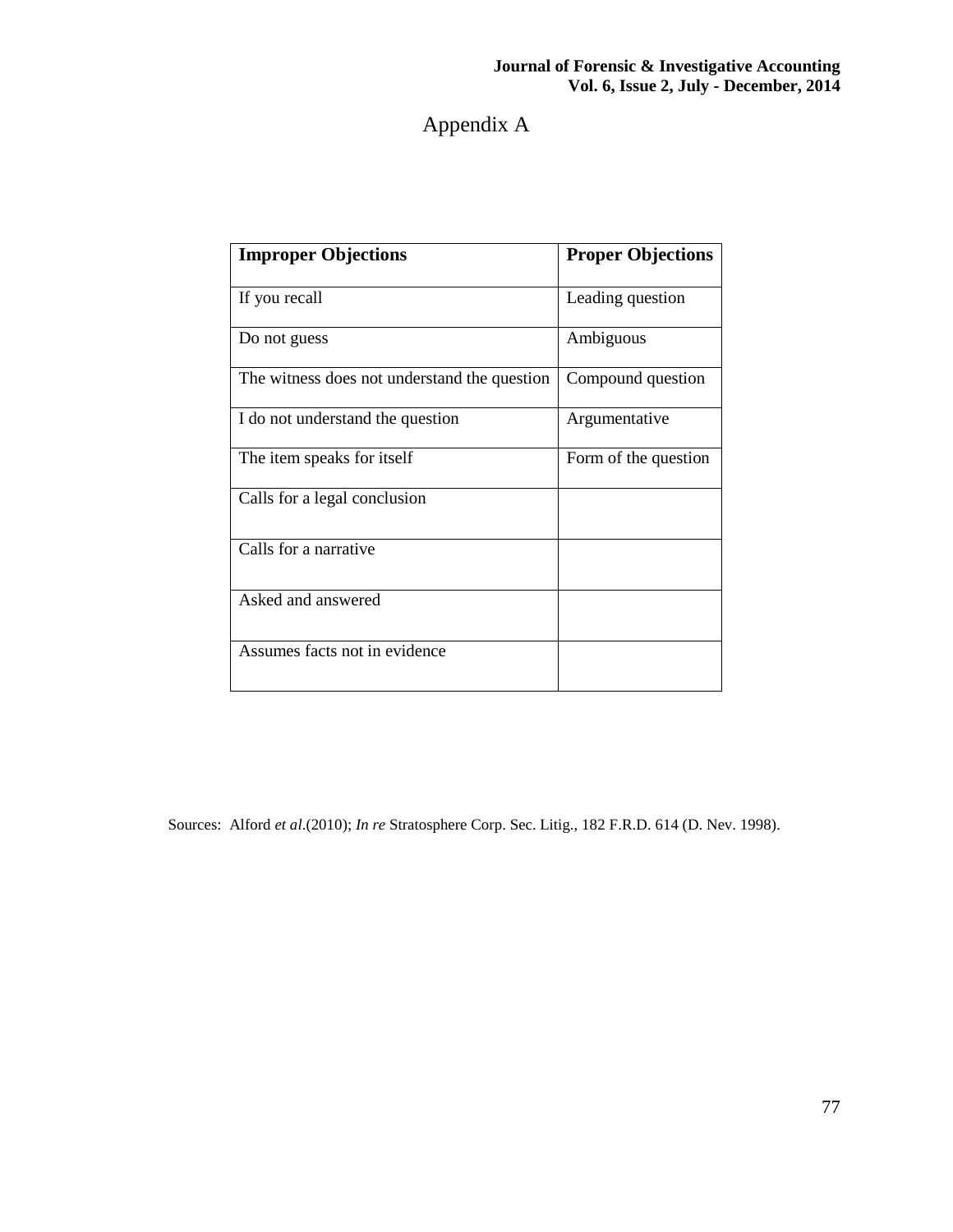# **References**

Alford, H., J. Ebanks, S. Goldman, M, Karp, and J. Ortega. 2010. Dealing with the Difficult Lawyer. *Federation of Defense and Corporate Counsel Quarterly (Spring 2010): 279-294.* 

Crumbley, D.L., L.E. Heitger, and G.S. Smith. 2013. Forensic and Investigative Accounting, 6<sup>th</sup> ed., ¶ 8006, 8-5.

Easterbrook, F. 1989. Discovery as Abuse. *Boston University Law Review* 69: 635-648.

Epstein, R. 2007. *Bell Atlantic v. Twombly*: How Motions to Dismiss Become (Disguised) Summary Judgments. *Washington University Journal of Law & Policy* 25: 61-99.

Flegal, F. 1982. Discovery Abuse: Causes, Effects, and Reform. *Review of Litigation* 3: 1-7.

Girard, D. and T. I. Espinosa. 2010. Limiting Evasive Discovery: A Proposal for Three Cost-Saving Amendments to the Federal Rules. *University of Denver Law Review* 87: 473-484.

Glover, J.M. 2012. The Federal Rules of Civil Settlement. *New York University Law Review*  87: 1713-1778.

Golinsky, J. 1996. The Second Circuit's Imposition of Litigation-Ending Sanctions for Failures to Comply with Discovery Orders: Should Rule n37(b)(2) Defaults and Dismissals Be Determined by a Roll of the Dice? *Brooklyn Law Review* 62: 585-662.

Halperin, D. 1997. Discovery Abuse: How Defendants in Product Liability Lawsuits Hide and Destroy Evidence. *Congress Watch*, found at

<http://www.citizen.org/congress/article\_redirect.cfm?ID=918>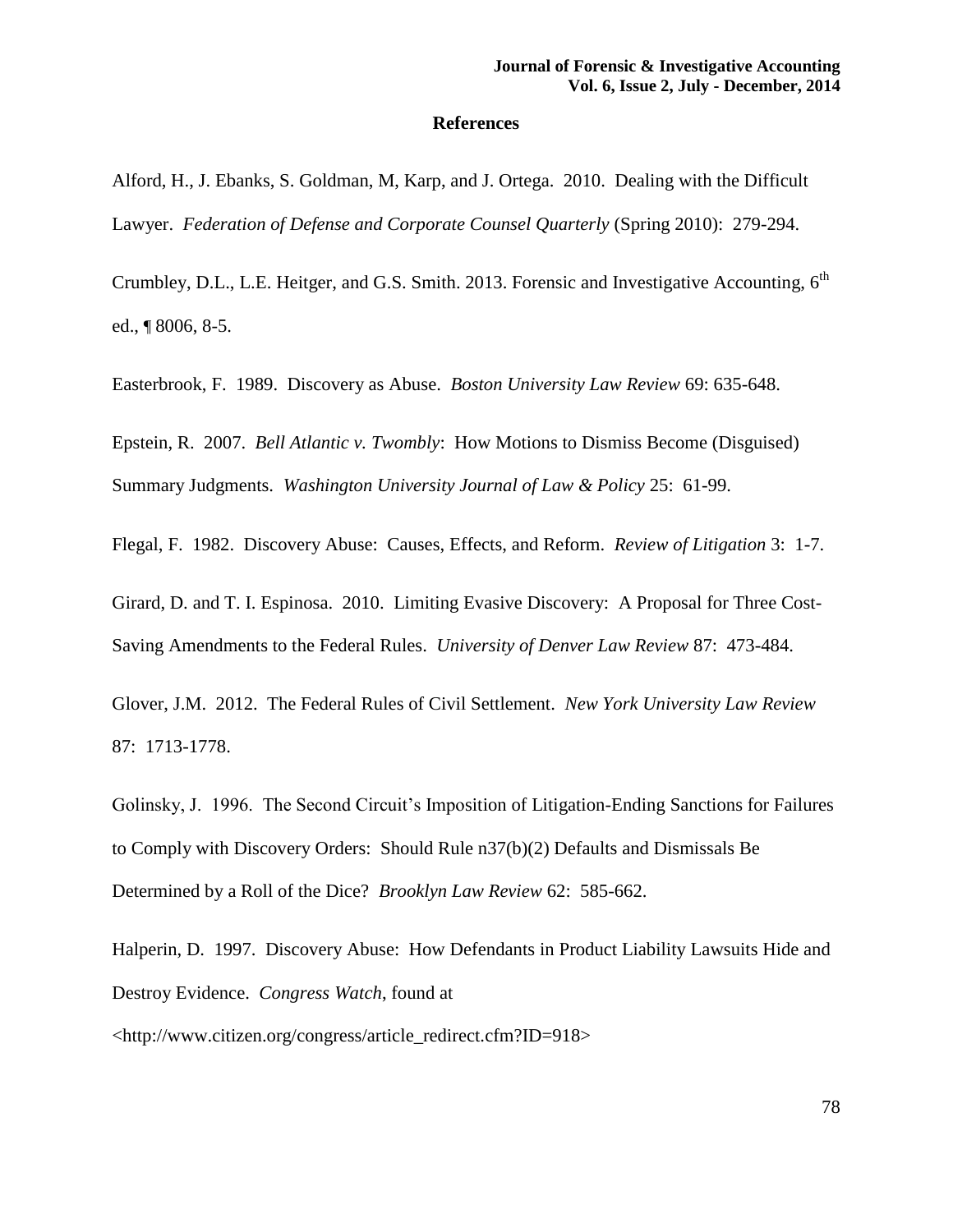Hare, F.H., J. Gilbert and S. Ollanik. 1995. *Full Disclosure: Combatting Stonewalling and Other Discovery Abuse, 2nd edition.*

Institute for the Advancement of the American Legal System. 2009. *Civil Case Processing in the Federal District Courts.* University of Denver.

Jenner, R. 2002. How to Attack Discovery Abuse. *Trial* 38(2): 28-33.

Kim, J.Y. and K. Ryu. 2002. Sanctions in Pre-Trial Discovery. *European Journal of Law and Economics* 14: 45-60.

Lee, E. and T. Willging. 2010. *Attorney Satisfaction with the Federal Rules of Civil Procedure.*  Federal Judicial Center.

Luria, A. and J. Clabby. 2005. An Expense Out of Control: Rule 33 Interrogatories After the Advent of Initial Disclosures and Two Proposals for Change. *Chapman Law Review* 9: 29-49.

Mehr, D. 2012. Excessive or Warranted? The Unshackling of Discovery Sanctions in *Lee v. Max International LLC. Brigham University Law Review* 2012: 607-621.

Moss, S. 2009. Reluctant Judicial Fact-Finding: When Minimalism and Judicial Modesty Go Too Far. *Seattle University Law Review* 32: 549-567.

Rennie, D. 2011. The End of Interrogatories: Why *Twombly* and *Iqbal* Should Finally Stop Rule 33 Abuse. *Lewis & Clark Law Review* 15: 191-263.

Sinclair, K. 2008. *Sinclair on Civil Procedure, 5th ed.* §9:1, 9:1.2.

Shugrue, J. 1997. Identifying and Combating Discovery Abuse. *Litigation* 23: 10-17.